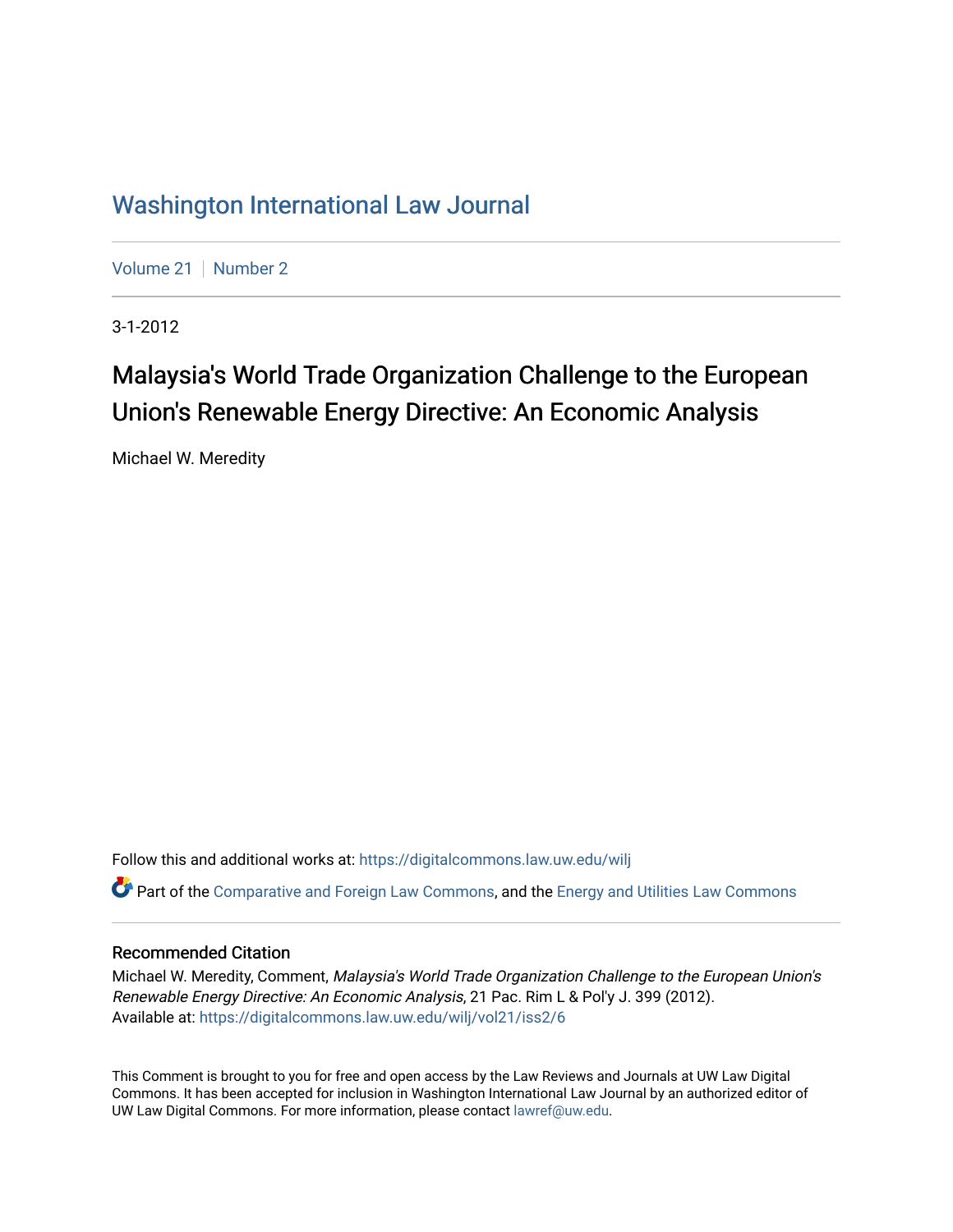## **MALAYSIA'S WORLD TRADE ORGANIZATION CHALLENGE TO THE EUROPEAN UNION'S RENEWABLE ENERGY DIRECTIVE: AN ECONOMIC ANALYSIS**

#### **Michael W. Meredith†**

*Abstract:* Recent negotiations between Malaysia and the European Union ("EU"), aimed at establishing a free trade agreement, have come to a standstill, due in part to a policy implemented by the EU known as the Renewable Energy Directive. The Renewable Energy Directive grants a tax credit to renewable fuel sources that emit at least 35% less greenhouse gas than traditional fossil fuels. Malaysian officials have criticized the 35% level included in the EU policy because it grants a tax credit to rapeseed oil biofuel, produced mainly in Europe (which emits 38% less greenhouse gas than traditional fossil fuels), but does not extend the credit to imported Malaysian palm oil biofuel (which emits about 19% less greenhouse gas than traditional fossil fuels). Malaysia asserts that the 35% standard is arbitrary and uses environmental policy to achieve unrelated protectionist ends at the expense of Malaysian producers. Malaysian officials have even gone so far as to threaten a lawsuit against the EU at the World Trade Organization ("WTO"), arguing that the policy's differential treatment of rapeseed oil biofuel and palm oil biofuel violates the WTO's policy of non-discrimination. The WTO policy of non-discrimination stands for the proposition that like products should not be taxed or sanctioned differently simply due to their nation of origin. Traditionally, to determine if two products are alike within the meaning of the non-discrimination principle, the WTO compares the physical characteristics of the products in question as well as their end use in the consumer market. Because both EU- and Malaysianproduced biofuels are used for the same purpose and look almost identical, many commentators have suggested that the two products should be considered alike and that a Malaysian suit challenging their differential taxation under the EU Renewable Energy Directive would be successful. Malaysia's proposed suit, however, raises a number of questions for the international trading arena that cannot effectively be addressed by traditional methods of determining likeness. Therefore, this comment suggests that the WTO should use this opportunity to adopt an economic, market-based approach to its likeness determinations, which would not only more completely and correctly address the relationship between Malaysian and EU-made products, but also indicate that Malaysia's proposed suit should fail.

#### I. INTRODUCTION

The stated goal of the World Trade Organization ("WTO") is to protect comparative advantage and economic efficiency in the international trade market.<sup>1</sup> One of the WTO's primary means to achieve these ends is the

 $\overline{\phantom{a}}$  Juris Doctor expected in 2012, University of Washington School of Law. The author would like to thank the *Pacific Rim Law & Policy Journal* editorial staff. 1

Although the ultimate goals of the WTO are, among other things, to increase global standards of living, development, and reduced unemployment, the means to achieve those ends is the protection of comparative advantage. AMRITA NARLIKAR, THE WORLD TRADE ORGANIZATION, A VERY SHORT INTRODUCTION 2 (2005).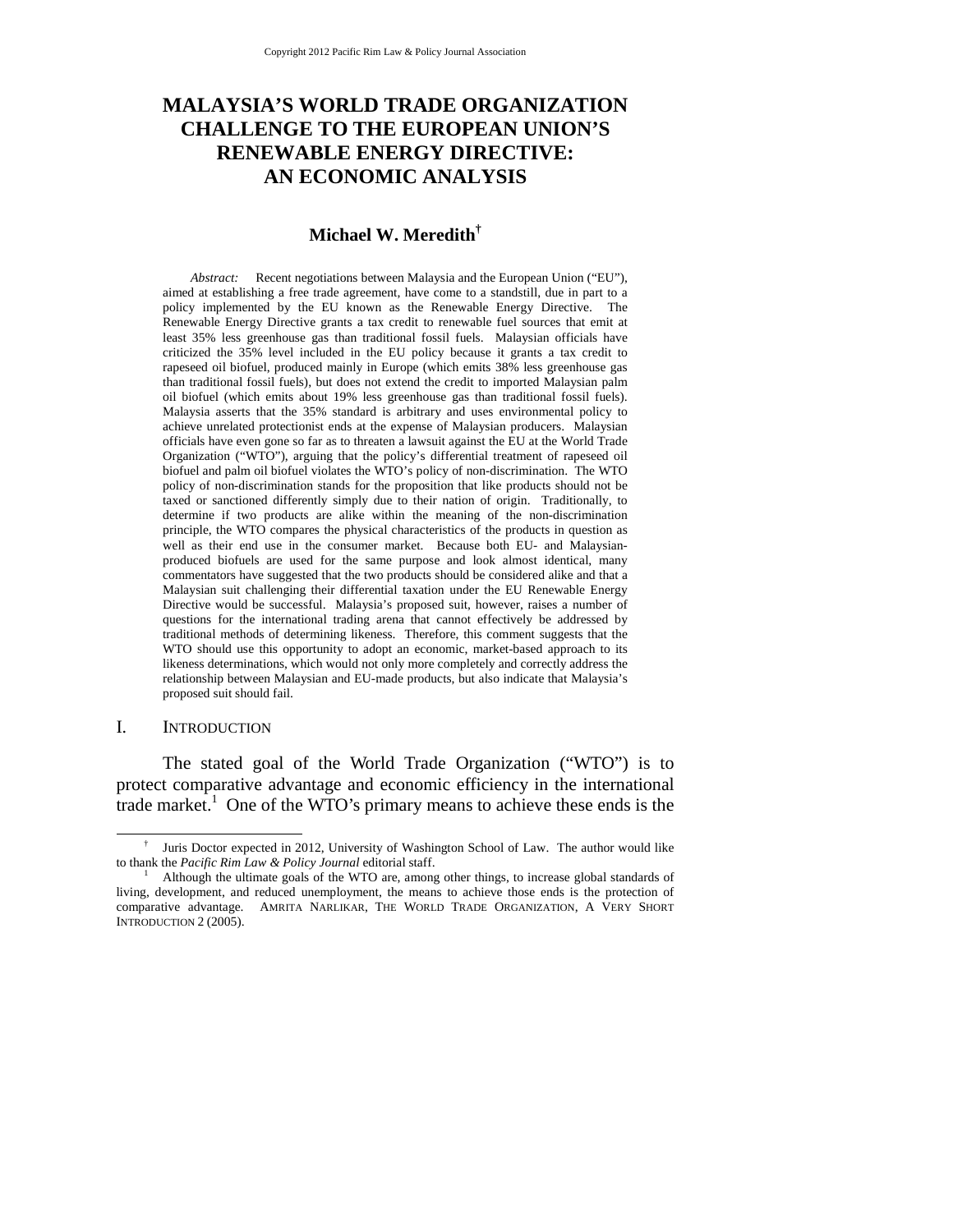principle of "non-discrimination"—the concept that member countries should not discriminate against similar or "like" products, through taxation or tariff, simply because of their nation of origin.<sup>2</sup> Traditionally, the WTO analyzes whether two products are similar or alike by comparing the products' physical characteristics.<sup>3</sup> This method, however, excludes a careful consideration of the economic and competitive relationship between products in a given market.<sup>4</sup> As a result, optimally efficient WTO trade policies remain the exception rather than the rule.<sup>5</sup>

Recent challenges to a number of allegedly discriminatory policies highlight these limitations to the WTO's traditional methods of determining likeness. For example, Malaysia has criticized a European Union ("EU") policy that grants a tax credit to certain environmentally-friendly renewable fuel sources as a violation of the WTO's non-discrimination principles.<sup>6</sup> Malaysia's criticism stems from the perceived "likeness" of Europe's domestically produced rapeseed oil biofuel to Malaysian palm oil. The EU's policy grants domestically produced rapeseed oil a tax credit, but does not extend that credit to imported Malaysian palm oil due to the level of greenhouse gas it emits when burned.<sup>7</sup>

 Palm oil and rapeseed oil are substantially different in terms of energy density, production costs, and environmental impact.<sup>8</sup> However, because the two oils share similar physical characteristics, many commentators suggest that Malaysia would be successful in a discrimination claim at the WTO based upon traditional definitions of likeness.<sup>9</sup> While Malaysia has not yet filed suit at the WTO, Tan Sri Datuk Dr. Yusof Basiron, the Malaysian Palm Oil Council's Chief Executive Officer, has expressed his intention to do so in a number of public statements.<sup>10</sup>

 <sup>2</sup>  $\frac{2}{3}$  *Id.* at 15-16.

As will be discussed later in this comment, "physical characteristics" is one of two traditional methods used by WTO panels. A second method is a comparison of the "end use" of a product for the consumer. However, even this method often includes a consideration of the physical characteristics. Robert E. Hudec, *"Like Product": The Differences in Meaning in GATT Articles I and III*, *in* REGULATORY BARRIERS AND THE PRINCIPLE OF NON-DISCRIMINATION IN WORLD TRADE LAW 101, 104 (Thomas Cottier et al. eds., 2000).

*Id.* at 106.<br>*Id.* at 104.

<sup>&</sup>lt;sup>5</sup> Id. at 104.<br><sup>6</sup> Hanim Adnan, *Malaysia Cries Foul Over EU Renewable Energy Directive on Palm Oil, THE* STAR, June 7, 2010, http://deforestationwatch.org/index.php/Key-Papers/Malaysia-cries-foul-with-EU-Renewable-Energy-Directive-against-palm-oil.html.<br><sup>7</sup> *Id.* 8 Ayhan Demirbas, *Fuel Conversional Aspects of Palm Oil and Sunflower Oil*, 25 ENERGY

SOURCES 457-65 (2003). See also infra Appendix B.

Hanim Adnan, *Malaysia Has Strong Case Against EU RED*, THE STAR, Aug. 5, 2010, http://biz.thestar.com.my/news/story.asp?file=/2010/8/5/business/6799755&sec=business. 10 *Id*.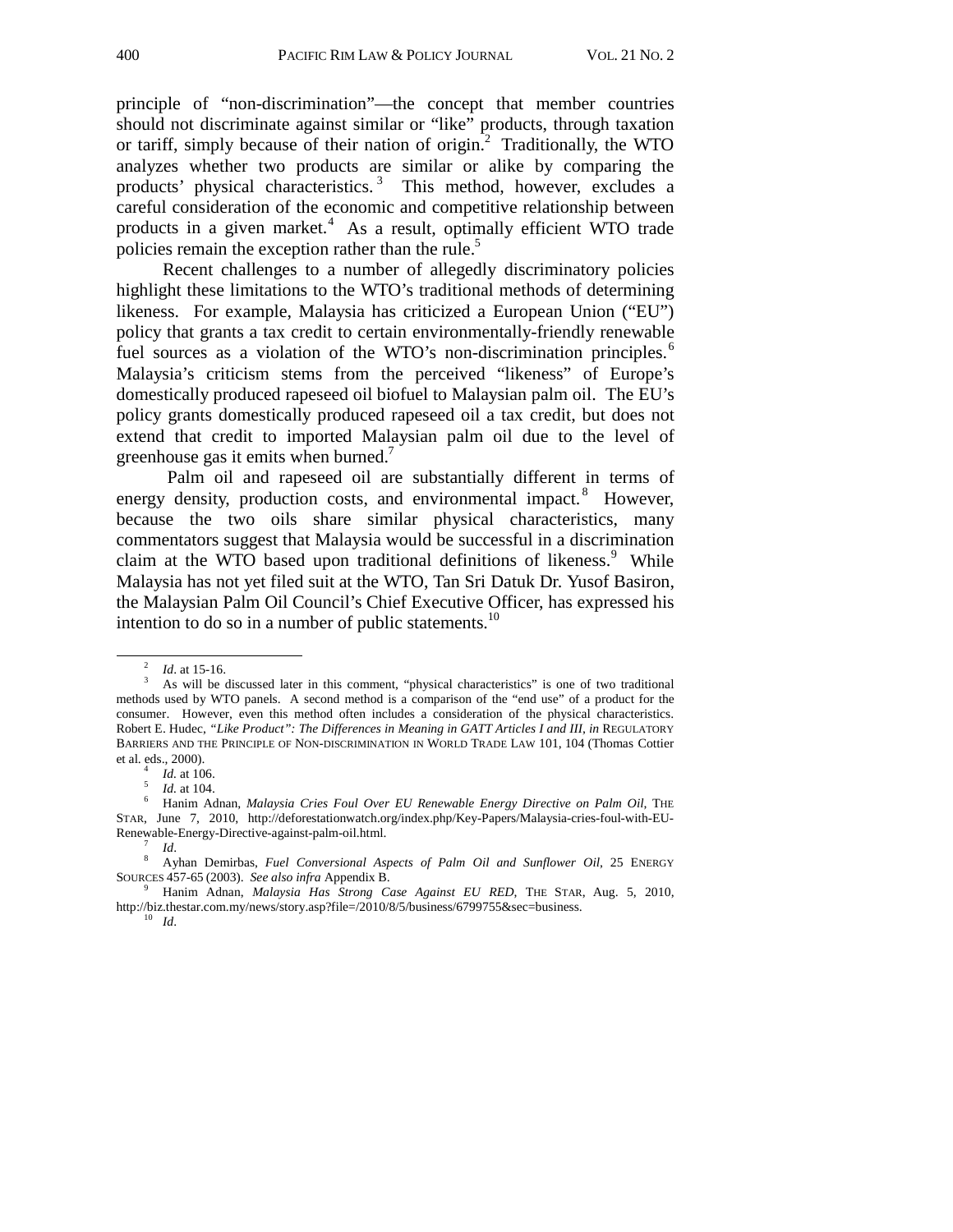This comment suggests that, in order to both effectively address the issues raised by Basiron's proposed suit and to better achieve the WTO's stated goals, the organization should resist the impulse to apply mechanically the traditional physical characteristics model of "likeness" when considering Malaysia's claims. Instead, the WTO should analyze Malaysia's suit under an "economic likeness" standard, taking into account basic market indicators such as consumer demand, production cost, international market interactions, and the level of competition between products that traditional methods of determining likeness marginalize or exclude entirely. $^{11}$ 

Part II of this comment explores the political and economic relationship between Malaysia and the EU that has given rise to Malaysian threats of a WTO suit. Part III addresses why traditional methods of determining likeness fail in the context of Malaysia's potential suit. Finally, Part IV explains the benefits of the "economic likeness" analysis in the Malaysian case and proposes why the WTO should adopt the test in analogous cases.

## II. BACKGROUND: A RECENT HISTORY OF THE TRADING RELATIONSHIP BETWEEN MALAYSIA AND THE EU

Neither Malaysia's current antagonistic position towards European trade efforts nor its interest in pursuing a WTO suit developed overnight. In fact, Malaysia's saber-rattling at the WTO reflects decades of stalled efforts at strengthening economic ties between Asia and the  $EU<sup>12</sup>$ . Thus, in order to assess more fully the relevance and validity of Malaysia's proposed suit, it is useful to consider briefly the major historical and economic events that have structured and informed the current relationship between these trading partners.

For years, European exporters have attempted to gain fuller access to Southeast Asian markets through trade agreements negotiated by the EU. $^{13}$ The EU's efforts to increase trade and commercial engagement in the region have developed through: 1) failed multilateral negotiations aimed at securing a generalized trade agreement with the Association of Southeast Asian Nations ("ASEAN"), and 2) recent bilateral trading agreements established with individual Asian nations, including Malaysia.

- <sup>11</sup> WON-MOG CHOI, "LIKE PRODUCTS" IN INTERNATIONAL TRADE LAW xix (2003).<br><sup>12</sup> Javier Delgado Rivera, *The EU-Malaysia FTA: An Overdue Assignment*, NEW EUROPE, Aug. 29, 2010, http://www.neurope.eu/article/eu-malaysia-fta-overdue-assignment. 13 *Id.*
	-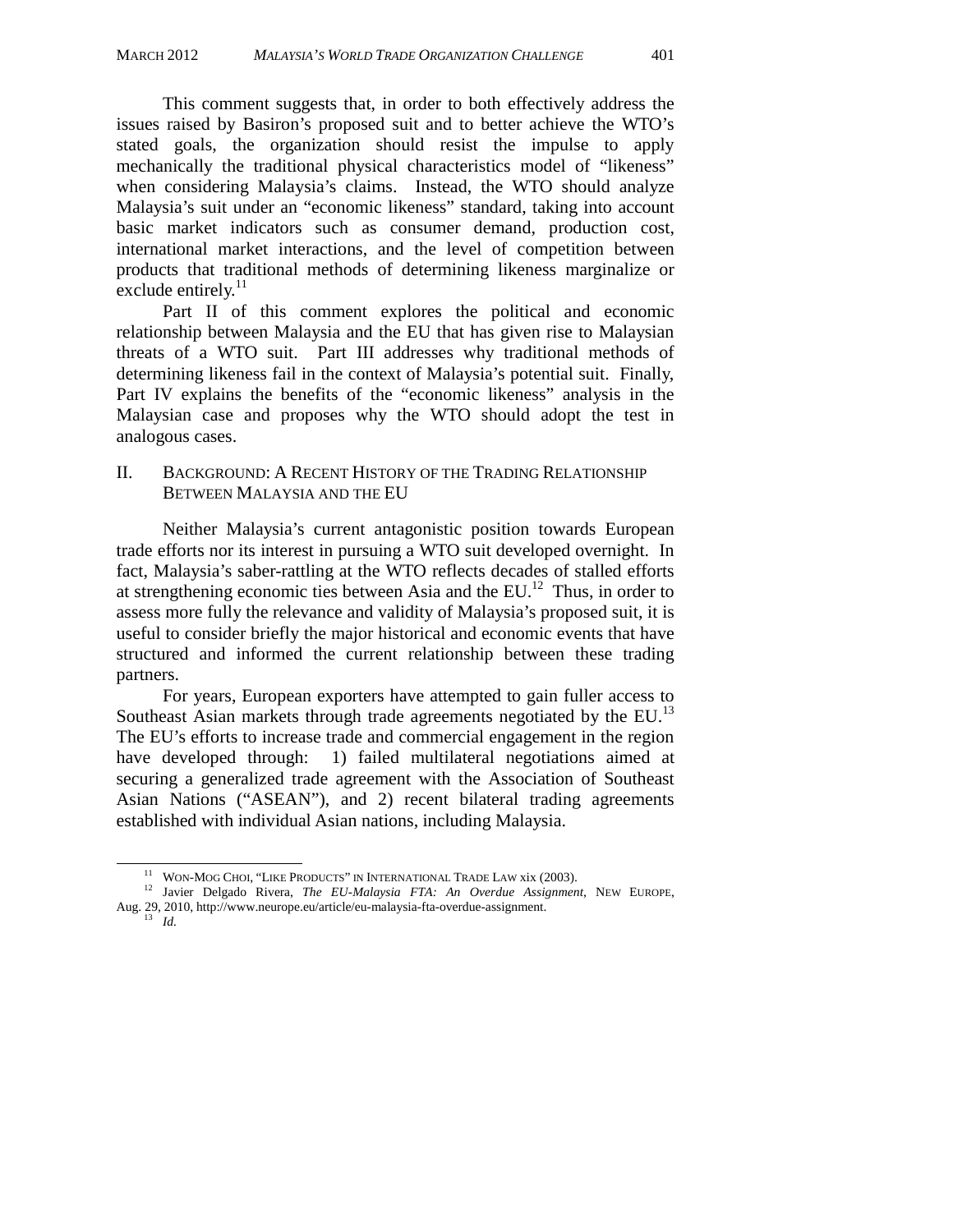#### *A. Political Disputes Undermined the EU's Engagement with ASEAN*

 In late 2010, the EU abandoned its attempts to forge an overall trade deal with Southeast Asia as a trading bloc through its negotiations with ASEAN. 14 Publicly, the EU asserted that "different levels of economic development within the 10-member alliance" contributed to the stalemate.<sup>15</sup> Many diplomats present at the negotiations, however, speculated that the breakdown in negotiations had more to do with the human rights record of military-ruled ASEAN member Myanmar.<sup>16</sup> The EU maintains sanctions against Myanmar and requires that all signatories to any trade agreement with the European Community make commitments to uphold international human rights norms and enact certain democratic reforms as a precondition to trade.17 Disputes over either issue may have derailed negotiations.

 In place of the failed ASEAN negotiations, the EU is attempting to reach Free Trade Agreements ("FTAs") with the individual ASEAN member-nations. Already, the EU has signed an FTA with South Korea that many trade analysts are calling "the biggest bilateral deal in trade history"<sup>18</sup> and has opened trade negotiations with both Vietnam and Singapore.<sup>19</sup>

## *B. The EU Is Likely to Begin a Bilateral Trading Relationship with Malaysia*

Recently, the European Commission ("EC") president has shifted focus towards establishing a trade agreement with Malaysia. Using the opportunity provided by the October 2010 Asia-Europe Meeting, Malaysian Prime Minister Mohd Najib Abdul Razak and EC President Jose Manuel Barosso announced the beginning of bilateral trade negotiations.<sup>20</sup>

 Most reports indicate optimism concerning the future of negotiations between Malaysia and the EU.<sup>21</sup> Malaysia is heavily reliant upon trade with the EU, which accounts for 11.2% of all of Malaysia's trade and an annual

<sup>&</sup>lt;sup>14</sup> Agence France-Presse, *EU, Malaysia to Start Free Trade Talks*, SYDNEY MORNING HERALD, Oct. 6, 2010, http://www.smh.com.au/business/world-business/eu-malaysia-to-start-free-trade-talks-20101006-166l7.html. 15 *Id.* 

 $\frac{15}{16}$  *Id.* <br>*Id.* 

<sup>&</sup>lt;sup>17</sup> *Id.*; J. ORSTROM MOLLER, EUROPEAN INTEGRATION: SHARING OF EXPERIENCES 350 (2008).<br><sup>18</sup> John W. Miller, *EU, Malaysia Launch Trade Deal*, WALL STREET JOURNAL, Oct. 5, 2010,<br>http://blogs.wsj.com/brussels/2010/10/05/eu-

<sup>&</sup>lt;sup>19</sup> France-Presse, *supra* note 14.<br><sup>20</sup> Agence France-Presse, *EU, Malaysia Kick Off Free Trade Talks*, CHANNEL NEWS ASIA, Oct. 6, 2010, http://www.channelnewsasia.com/stories/afp\_asiapacific\_business/view/1085334/1/html

<sup>&</sup>lt;sup>1</sup> Jackon Sawatan, *Malaysia and EU to Begin FTA Talks in December, Says Najib, BERNAMA,* Oct. 6, 2010, http://www.bernama.com/bernama/v5/newsbusiness.php?id=532979.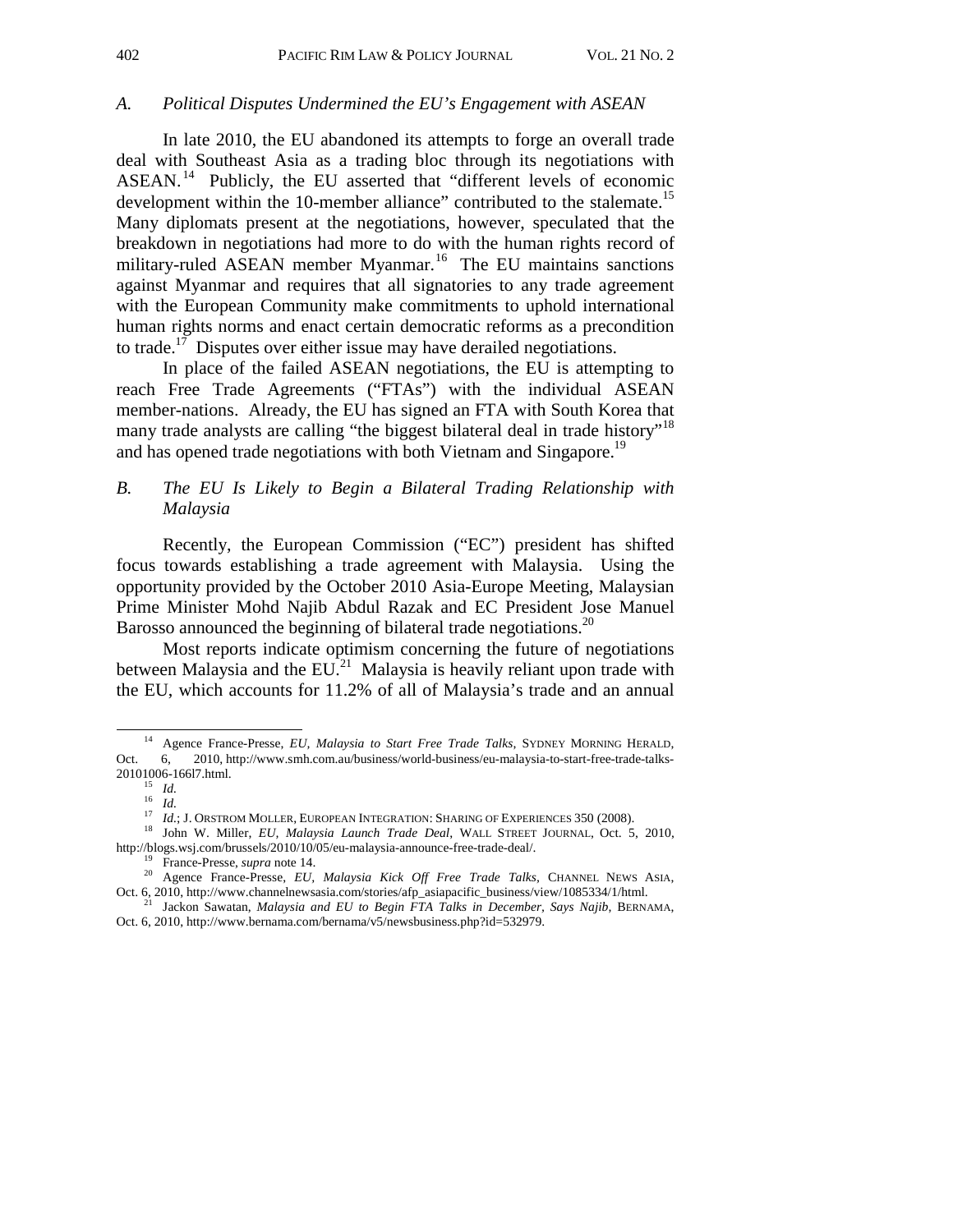inflow of \$13.6 billion.<sup>22</sup> The EU similarly desires a stable economic relationship with Malaysia to ensure competitive access to Southeast Asia, as compared to China, which has already signed a trade agreement with ASEAN.<sup>23</sup> Thus, both parties have an economic and political interest in a timely and successful conclusion to trade negotiations.

 Despite the above-mentioned potential for a successful trade deal between Malaysia and the EU, a controversial policy threatens to derail the negotiations: the EU's Renewable Energy Directive ("RED").<sup>24</sup> The EU's RED policy mandates that 20% of all energy used in the EU come from renewable energy sources and grants an excise tax exemption to any energy source counted towards that  $20\%$  target.<sup>25</sup> It additionally mandates that by 2020, the EU must derive 10% of its energy from biofuels.26 However, only biofuels that emit 35% less greenhouse gas than traditional fossil fuels count towards the 10% goal and thereby qualify for RED tax incentives.<sup>27</sup>

 The controversy surrounding the policy stems from the fact that European scientists indicate that rapeseed oil biofuel, most of which is produced domestically, qualifies to be counted towards the 10% target because it emits approximately 38% less greenhouse gas than fossil fuels.<sup>28</sup> In contrast, scientists have determined that palm oil biofuel, which the EU imports largely from Malaysia, emits about 19% less greenhouse gas than traditional fossil fuels, leaving it far below the level required to qualify for RED's excise tax exemption.<sup>29</sup> Malaysian palm oil producers argue that this determination renders palm oil "virtually unmarketable" within the EU member states because, without the RED tax benefit, palm oil would be more expensive than both fossil fuels and comparable domestically produced biofuels.<sup>30</sup>

<sup>&</sup>lt;sup>22</sup> *Id.* <sup>23</sup> *Id.*; Le Tian, *China, ASEAN Sign Trade Agreement*, CHINA DAILY, Jan. 15, 2007, <br>http://www.chinadaily.com.cn/china/2007-01/15/content\_783185.htm.

 $^{24}$  In addition to resolving disputes concerning the EU's Renewable Energy Directive, several major issues will need to be addressed over the course of the negotiations between the EU and Malaysia. These will include issues such as intellectual property rights, government procurement, and sustainable development. International Center for Trade and Sustainable Development, *EU and Malaysia Kick Off FTA Talks*, BRIDGES WEEKLY TRADE NEWS DIGEST, Oct. 7, 2010, http://ictsd.org/i/news/bridgesweekly/86<br>149/.

FREDRIK ERIXON, GREEN PROTECTIONISM IN THE EUROPEAN UNION: HOW EUROPE'S BIOFUELS POLICY AND THE RENEWABLE ENERGY DIRECTIVE VIOLATE WTO COMMITMENTS 21 (Eur. Ctr. for Int'l

Political Econ. ed., 2009).<br><sup>26</sup> Alan Swinbank, *EU Policies on Bioenergy and Their Potential Clash with the WTO*, J. AGRIC.<br>ECON. 60(3), 485-86 (2009).

 $\frac{27}{27}$  *Id.*<br><sup>28</sup> ERIXON, *supra* note 25, at 29.<br><sup>30</sup> Rivera, *supra* note 12.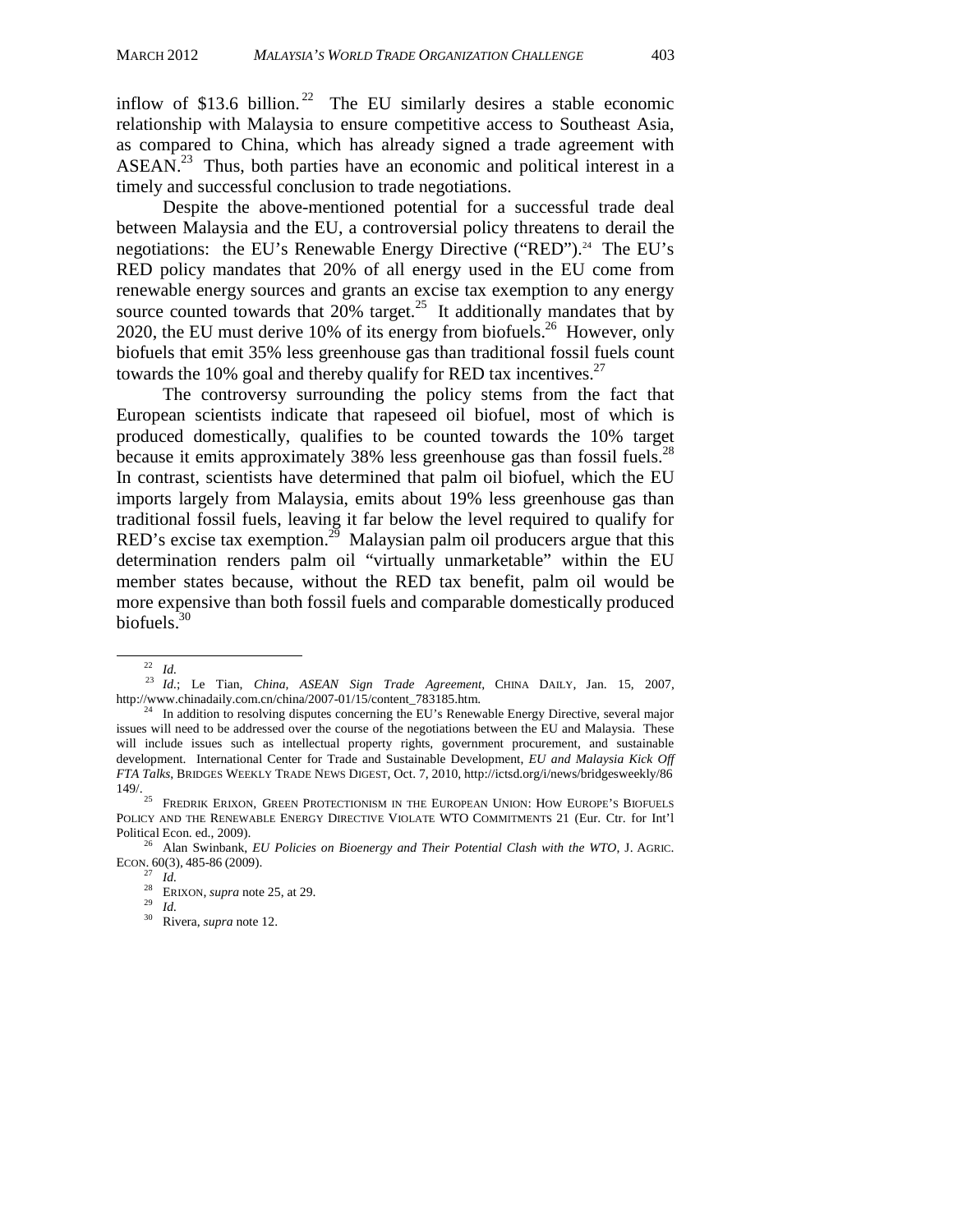Due to the RED's one-sided effect, Malaysia considers the EU policy nothing more than an example of self-interested "green protectionism."<sup>31</sup> Green protectionism, according to Fredrik Erixon, the father of the concept, is the practice of "adding non-environmental objectives that are discriminatory, or overtly trade restrictive in intent and/or effect, to environmental policy."<sup>32</sup> Some Malaysian producers see the RED's 35% emissions reduction requirement as an example of an arbitrary environmental standard included in the policy only because of its benefit to domestically produced rapeseed at the expense of imported Malaysian palm  $\delta$ il.<sup>33</sup>

 Due to increasing accusations that the RED is being used in a protectionist manner, the Malaysian government has received a number of demands from palm oil producers to resolve the issue through a WTO suit.<sup>34</sup> While the Malaysian government often suggests it may file such a suit, it has not yet chosen to do so.<sup>35</sup> Nevertheless, commentators have predicted that a WTO panel will likely side with Malaysia if it does challenge the EU's measure. <sup>36</sup> The reasoning behind these predictions stems from a conventional understanding of the WTO's basic free trade tenets: that if a foreign product looks like a domestic product and serves the same purpose as a domestic product, then it ought not be sanctioned or taxed differently from that domestic product.<sup>37</sup> Because rapeseed oil and palm oil are virtually indistinguishable in terms of their physical characteristics and functions, some commentators conclude the WTO will attempt to allow Malaysian palm oil to compete openly and freely in Europe by demanding a repeal of the EU's RED. The WTO will likely deem the RED policy an arbitrary imposition into the functioning of the free market and a restriction on consumer choice.<sup>38</sup>

 This type of reasoning concerning "like products," which unrelentingly favors increased consumer choice and free competition in foreign markets, has historically functioned well for the WTO and its member nations as a firewall against protectionist policies that have threatened the global trading system and international stability. 39 The

<sup>&</sup>lt;sup>31</sup> ERIXON, *supra* note 25, at 2.<br>
<sup>32</sup> Id.<br>
<sup>33</sup> Id. at 29.<br>
<sup>34</sup> Adnan, *supra* note 9.<br>
<sup>35</sup> Sawatan, *supra* note 21.<br>
<sup>36</sup> Rivera, *supra* note 12.<br>
<sup>37</sup> Adnan, *supra* note 9.<br>
<sup>37</sup> Adnan, *supra* note 9.<br>
<sup>38</sup> Id http://www.wto.org/english/thewto\_e/whatis\_e/10ben\_e/10b01\_e.htm.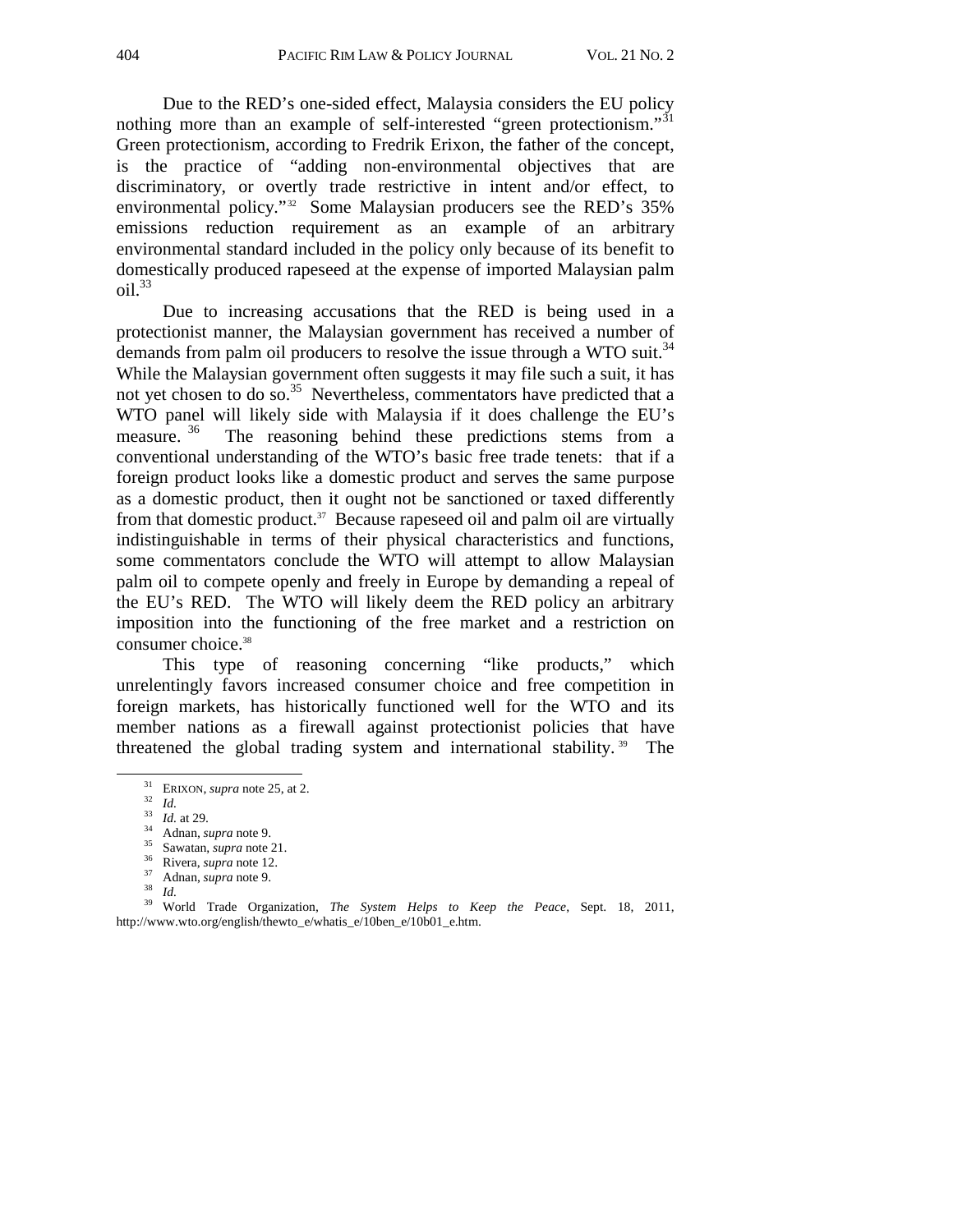following section suggests, nevertheless, that it is time it be reconsidered. Today's international market is increasingly complex and deeply influenced by a host of social, environmental, political, and economic factors. Each of these market forces is, however, almost entirely overlooked by the WTO's conventional reasoning, which instead myopically focuses only on the consumer's perception of the product and the service it provides to that consumer. Such a focus not only fails to promote a modern and effective system of free trade, but is also counterproductive to the protection of comparative advantage.

III. TRADITIONAL "LIKENESS" DETERMINATIONS ARE INADEQUATE IN THE CONTEXT OF AN EU-MALAYSIA WTO SUIT

 Since its inception, the WTO has concerned itself with protecting free and fair competition between "like" products in the international arena. It has never, however, explicitly laid out a definition of what constitutes "likeness." As a result, the organization historically has struggled to establish rational or consistent methods for determining "like products." Although a few methods of comparison now dominate the analysis, they are largely inappropriate for, and inapplicable to, an effective analysis of Malaysia's proposed suit.

*A. The WTO Panels Have Developed Two Primary Methods for Determining Likeness in Response to a Lack of Consensus or Guidance from International Trade Policymakers* 

 Following World War II, in an attempt to build safeguards into the international trading system to prevent unrestrained protectionism and the risk of another global economic downturn, the United States proposed to its major trading partners the establishment of a treaty on global tariff.<sup>40</sup> The United States' proposal became the basis for the General Agreement on Tariff and Trade ("GATT"), which twenty-three countries signed and implemented in 1948.<sup>41</sup> The GATT then became the basis of the international trading system for nearly forty-seven years and is still included amongst the treaties that govern the WTO and its member nations. It is also the bedrock of one of the most basic premises of international trade law: "like products" in international commerce should not be treated differently

 <sup>40</sup> NARLIKAR, *supra* note 1, at 10. 41 *Id.* at 15.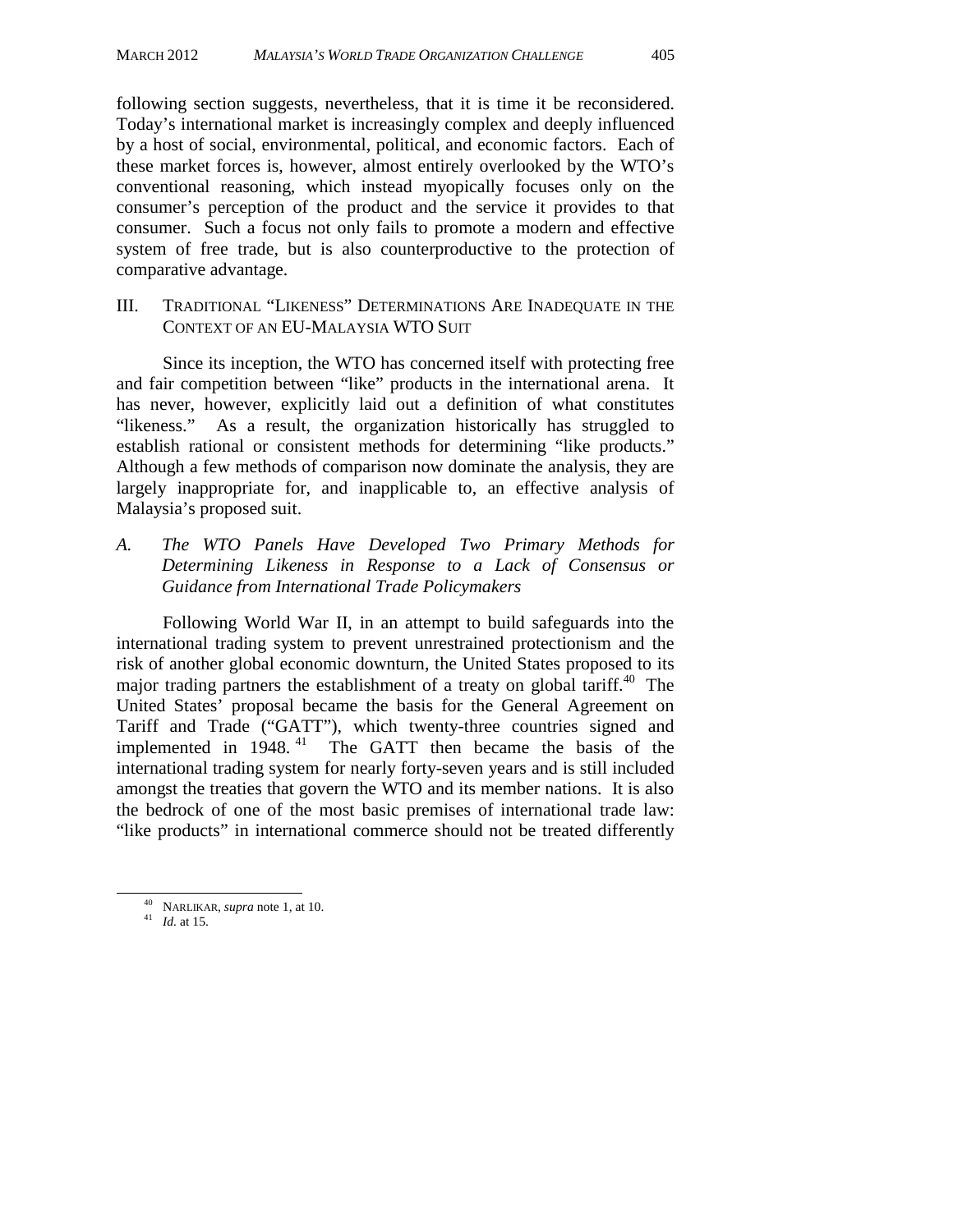simply because of their nation of origin.<sup>42</sup> Various formulations of this proposition are found throughout the text of the GATT itself.<sup>43</sup>

 However, soon after its creation, an increasingly globalized and complex international trading system demanded more than the GATT could provide. One element missing from the GATT, for example, was a means of enforcing its non-discrimination provisions.<sup>44</sup> A formal enforcement mechanism for GATT non-discrimination provisions would not exist until the creation of the WTO and its 1995 Understanding on Rules and Procedure Governing the Settlement of Disputes ("DSU"), which established, among another things, an international arbitration system to ensure compliance with international trade regulations among WTO members.<sup>45</sup>

 The DSU system provides that, if the principle of non-discrimination has allegedly been violated, a WTO member may file a complaint with the WTO Dispute Settlement Body ("DSB").<sup>46</sup> The DSB makes the final decision concerning the outcome of the trade dispute.<sup>47</sup> However, the DSB does not actually hear or review the arguments presented by the parties in dispute.<sup>48</sup> Instead, it convenes a panel that engages in a type of hearing known as an examination. $49$  Based on the examination results, WTO panels issue reports and recommendations to the DSB (which the DSB nearly always adopts).<sup>50</sup> Panel recommendations concerning a party found to be in violation of WTO policy range from a mandate requiring that a violating country alter its domestic policy (to come into compliance with the WTO's non-discrimination principles) to authorization for the aggrieved WTO member to engage in trade retaliation (sometimes the panel gives authorization even for the imposition of sanctions).<sup>51</sup> The WTO panel recommendations not only bind the disputing parties but also influence

- 
- 
- 
- 

<sup>&</sup>lt;sup>42</sup> Hudec, *supra* note 3.<br><sup>43</sup> GATT, Article I, Paragraph I reads, for example, that "any advantage ... granted by any contracting party to any product originating in or destined for any other country shall be accorded immediately and unconditionally to the like product originating in or destined for the territories of all other contracting parties." GATT, Article III, Paragraph 2 also explains that "[t]he products of the territory of any contracting party imported into the territory of any other contracting party shall not be subject, directly or indirectly, to internal taxes or other internal charges of any kind in excess of those applied, directly or indirectly, to like domestic products." Similarly, Article III, Paragraph 4 mandates that "[t]he products of the territory of any contracting party imported into the territory of any other contracting party shall be accorded treatment no less favorable than that accorded to like products of national origin."<br>
<sup>44</sup> NARLIKAR, *supra* note 1, at 50.<br>
<sup>45</sup> *Id.* at 130.<br>
<sup>46</sup> *Id.* at 135-36.<br>
<sup>47</sup> *Id.* at 137.<br>
<sup>48</sup> *Id.* at 133-35.<br>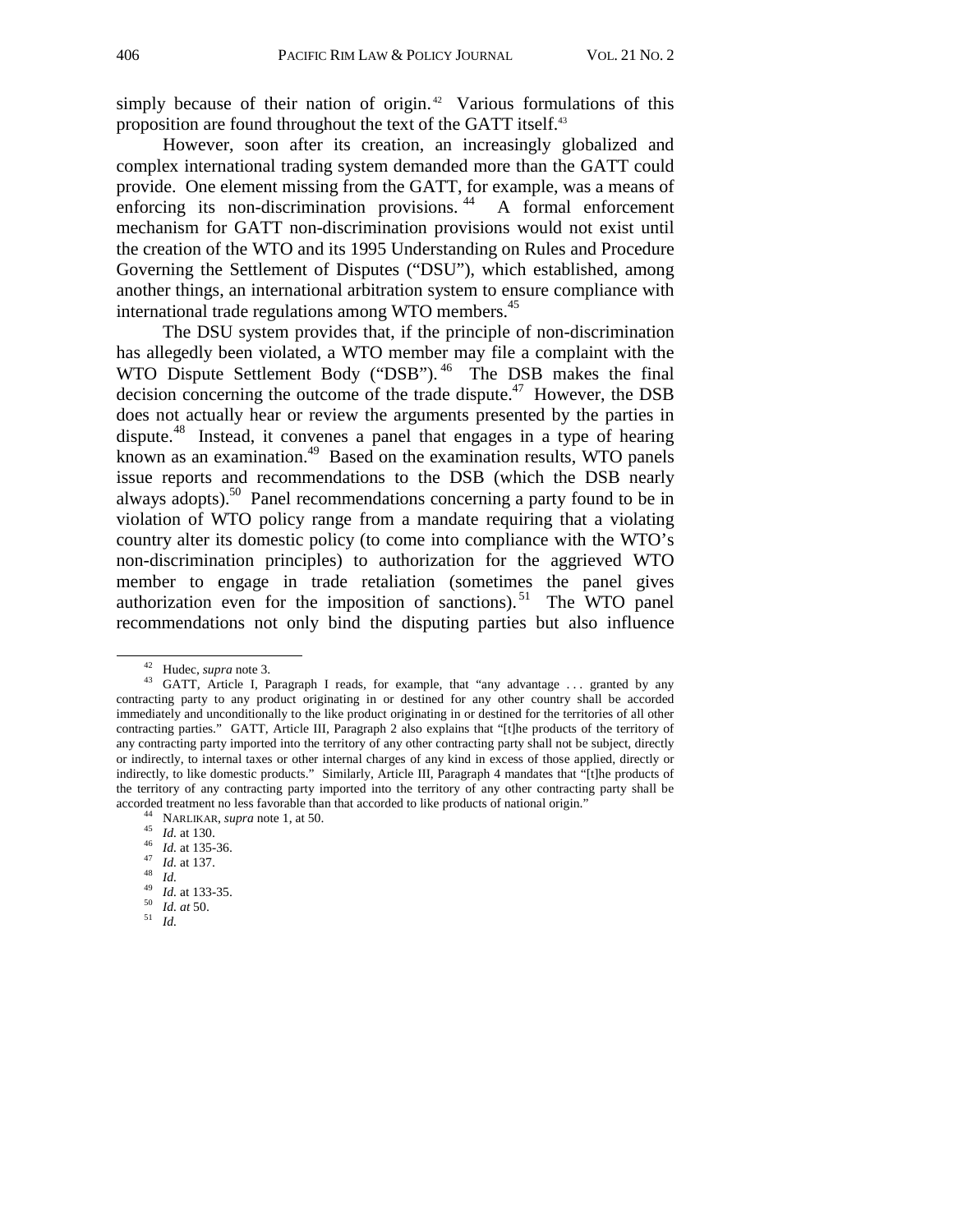WTO trade policy and subsequent panel decisions through a form of *de facto*  precedent.<sup>5</sup>

 Despite decades of precedent developed by WTO panels that have been tasked with interpreting and enforcing the GATT for its signatories, the concept of a "like product" remains poorly defined.<sup>53</sup> In fact, many WTO panelists and commentators agree that while the question of "likeness" arises in a majority of WTO panel decisions, "the definition of [a] like or directly competitive or substitutable product . . . is yet to be settled."54 Nevertheless, there are two dominant methods to determine "likeness" that the WTO would likely apply in Malaysia's proposed suit.

 The first approach compares the physical characteristics of the products.55 In other words, if products look alike, then they are alike for the sake of a physical characteristics-based determination of "likeness."<sup>56</sup> A WTO panel decision explored this method in the *Japanese Alcoholic Beverages* case. *Japanese Alcoholic Beverages* panel considered whether vodka could be considered "like" the Japanese distilled spirit *shōchū*. 57 In determining "likeness," the panel reasoned that "products having no substantial noticeable differences in physical characteristics ought to be considered like."58 Thus, since vodka and *shōchū* are both "white/clean spirits made of similar raw materials,<sup> $59$ </sup> the panel held they are "like" and should be treated similarly. $60$ 

 The second dominant method of determining "likeness" focuses on products' end uses when purchased by the consumer. Accordingly, if one product serves the same purpose as another, the products are considered substitutable and, therefore, "like" one another.<sup>61</sup> For example, in *EEC*-*Measures on Animal Feed Proteins*, the panel found that "vegetable proteins and denatured skim milk powder were like"<sup>62</sup> because they both shared a

 <sup>52</sup> MICHAEL LANG, JUDITH HERDIN & INEST HOFBAUER, WTO AND DIRECT TAXATION 62 (2005). 53 Marco Bronkers & Natalie McWelis, *Rethinking the "Like Product" Definition in WTO Anti-Dumping Law*, 33 J. WORLD TRADE 73 (1999). 54 CHOI, *supra* note 11, at xix; *see also* Hudec, *supra* note 3; Weihuan Zhou, *Non-Discrimination* 

and the Accordion of 'Like Product', July 15, 2007, http://ssrn.com/abstract=1000173.<br>
<sup>55</sup>Hudec, *supra* note 3.<br>
<sup>56</sup>*Id.*<br>
<sup>57</sup>*Id.*<br>
<sup>58</sup> Report of the Panel, *Japan – Customs Duties, Taxes and Labeling Practices on I* 

*and Alcoholic Beverages*, L/6216 (Nov. 10, 1987), GATT B.I.S.D. (34th Supp.) at 83 (1988) [hereinafter

<sup>&</sup>lt;sup>59</sup> Id.<br><sup>60</sup> Id.<br><sup>61</sup> Hudec, *supra* note 3, at 103.<br><sup>62</sup> Report of the Panel, *EEC – Measures on Animal Feed Proteins*, L/4599 (Mar. 14, 1978), GATT B.I.S.D. (25th Supp.) at 49 (1978).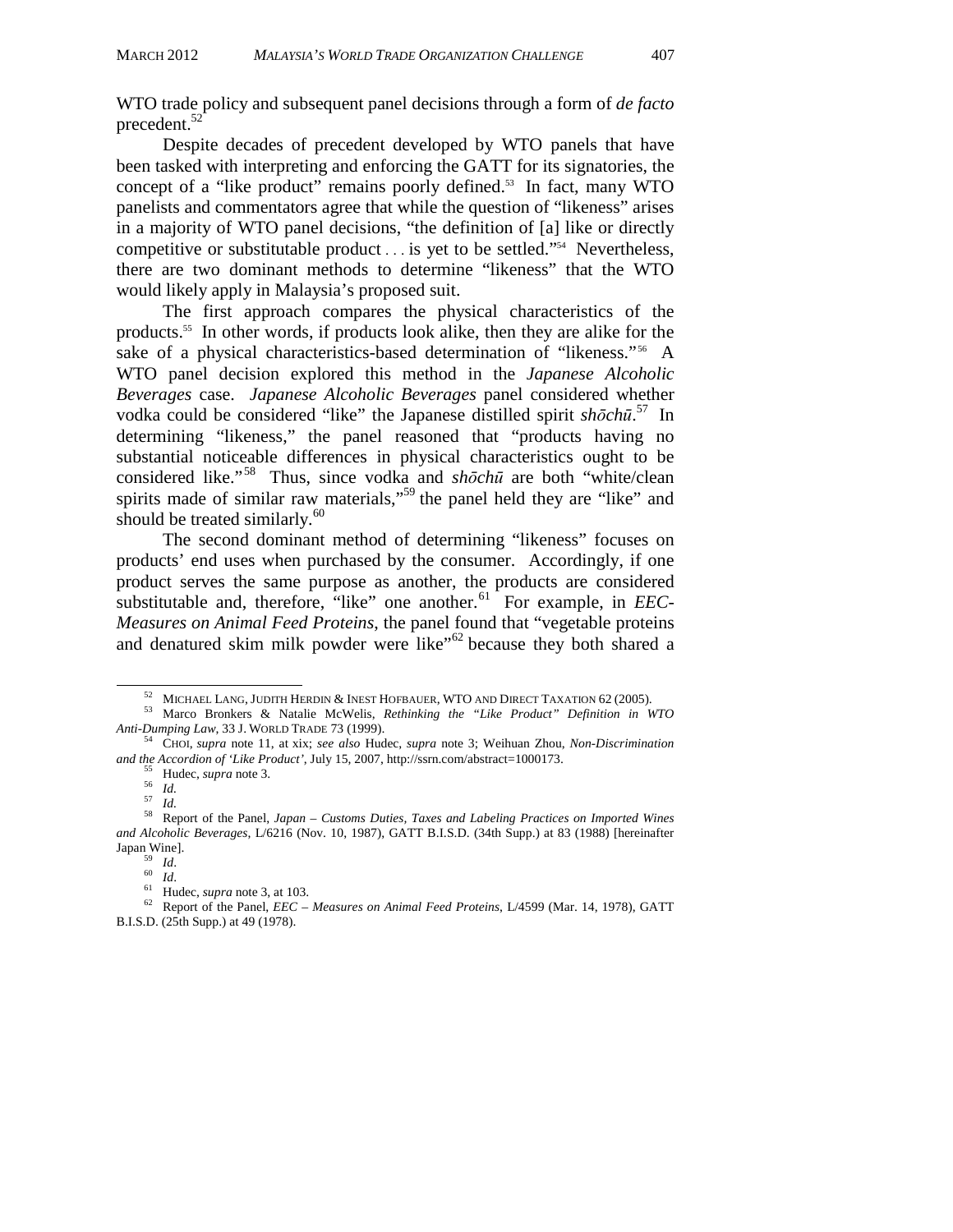common use: a "protein source [used] ... in feeding stuffs for animals."<sup>63</sup> Similarly, in *Spanish Coffee*, the panel found that all varieties of coffee are "like" because they share a "well defined and single [end use] ... drinking."<sup>64</sup>

 Both of the above-described methods focus on the consumer of the good in question. A physical characteristics method considers how a product looks on a store shelf, while the end use method considers for what purpose the customer would purchase the product. As a result of the focus on the consumer, however, these traditional methods tend to exclude from consideration important differences in production methods and nonconsumer-based market interactions.

## *B. Neither an "End Use" nor a "Physical Characteristics" Analysis Can Effectively Address the Relationship Between Palm Oil and Rapeseed Oil in the Context of a Malaysian Suit*

 An analysis using these traditional methods of determining "likeness" would indicate that Malaysia does indeed have a compelling case that two like products (palm oil and rapeseed oil) are being treated differently.<sup>65</sup> Applying a physical characteristics model, the two products are almost indistinguishable. Both are yellow vegetable oils that could easily be mistaken for each other or even for other types of vegetable oil such as corn oil. Further, both generally serve one of two purposes: energy production (in the form of biofuel) or food. Therefore, under either a physical characteristics or end use analysis, the two products should be considered "like."

 These analyses, however, mask real differences between the products that should interest and concern both the global trading system and national regulators.66 Considering just the case of rapeseed and palm oil, both the physical characteristics and end use approaches ignore, among other things, the different levels of greenhouse gas emitted by the burning of the oils,  $67$ the different amount of land required to grow them, the differing costs of production, and their differing energy densities. $^{68}$  Each of these factors, however, clearly evidence important differences between the products that

<sup>63</sup> *Id*. 64 Report of the Panel, *Spain – Tariff Treatment of Unroasted Coffee*, L/5135 (June 11, 1981), GATT B.I.S.D. (28th Supp.) at 102 (1981) [hereinafter Spanish Coffee]. 65 Rivera, *supra* note 12. 66 *Id*. 67 ERIXON, *supra* note 25. 68 *Id.*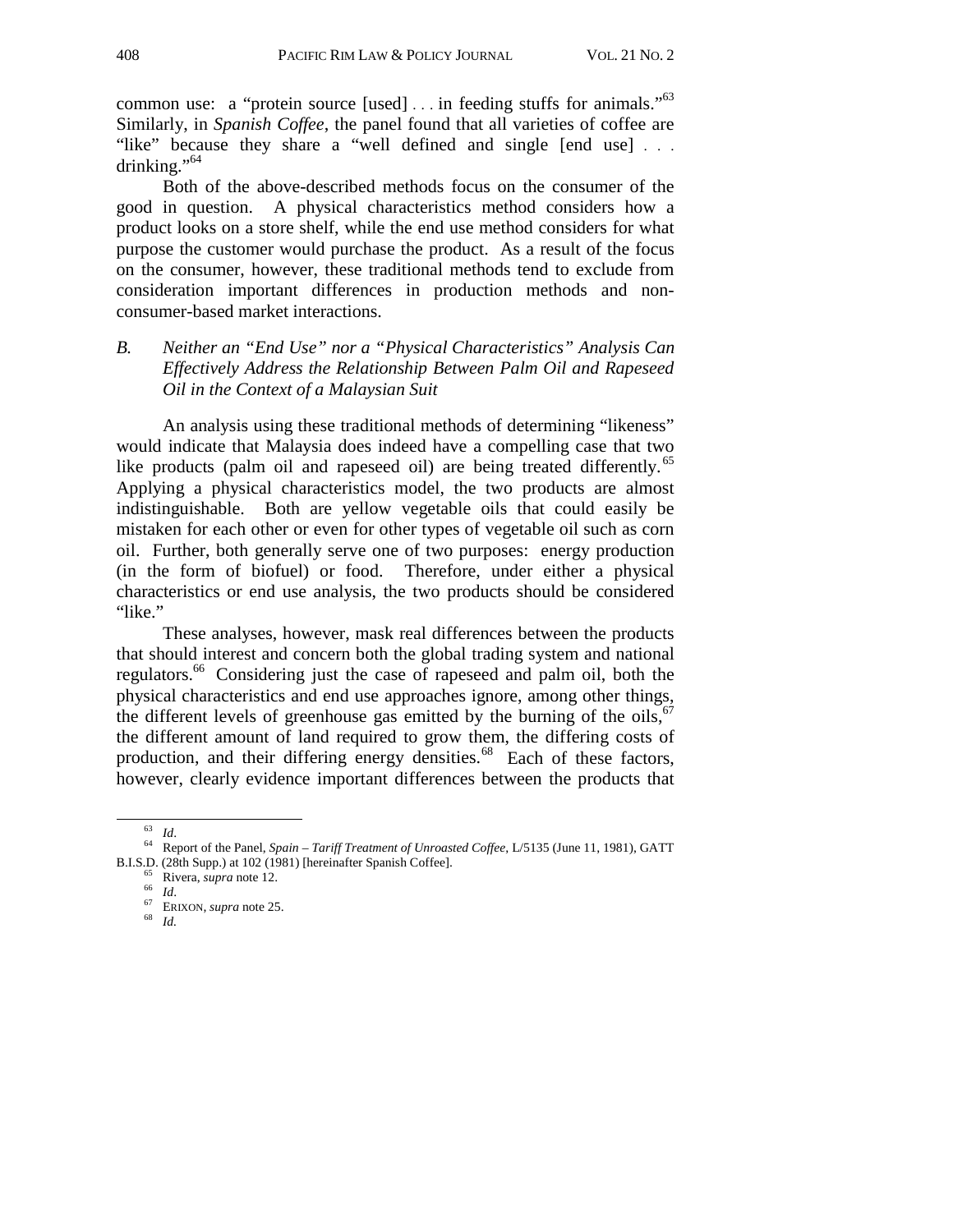pertain to the development of an efficient system of international trade and competition.

Consider, for example, the land use factor. Two products that serve an identical function but require different levels of land for their growth, development, or production would be determined to be "like" under an "end use" analysis. Such a determination would make it impossible, within the WTO's guidelines, for a nation to incentivize products that make effective, efficient, and sustainable use of land, thereby discouraging innovation and competition in that arena and instead encouraging a wasteful use of property.

 Traditional "likeness" determinations thus preclude the WTO from achieving its goal of encouraging optimally efficient use of the world's resources. Therefore, in the context of the presently proposed Malaysian suit, the WTO panel ought to consider "likeness" determinations that can more effectively address these potential vectors of comparison. The following section suggests that an economic likeness determination may be able to do so.

IV. AN ECONOMIC DETERMINATION OF "LIKENESS" SHOULD BE USED BY THE WTO IN CONSIDERING MALAYSIA'S PROPOSED DISCRIMINATION SUIT

 In his text, "*Like Products" in International Trade Law*, Won-Mog Choi makes a compelling case for the proposition that the WTO should apply a "market-oriented analysis" when considering which products should be viewed as "like" or competitive within the meaning of the GATT.<sup>69</sup> An economic analysis, Choi argues, would not only coincide with the goals of the treaty but could provide "predictability and consistency"  $^{70}$  to the decisions of WTO panels.

The following section provides: 1) a useful method of applying an economic or market-based "likeness" determination, 2) an application of an economic likeness determination to the facts of Malaysia's proposed suit, concluding that palm oil and rapeseed oil are not "like" and, therefore, that Malaysia's discrimination suit should fail before the WTO DSB, and 3) an overview of the benefits of an economic likeness determination in the proposed Malaysian suit.

 $^{69}$  CHOI, *supra* note 11, at xxi.  $^{70}$  *Id.* at xix.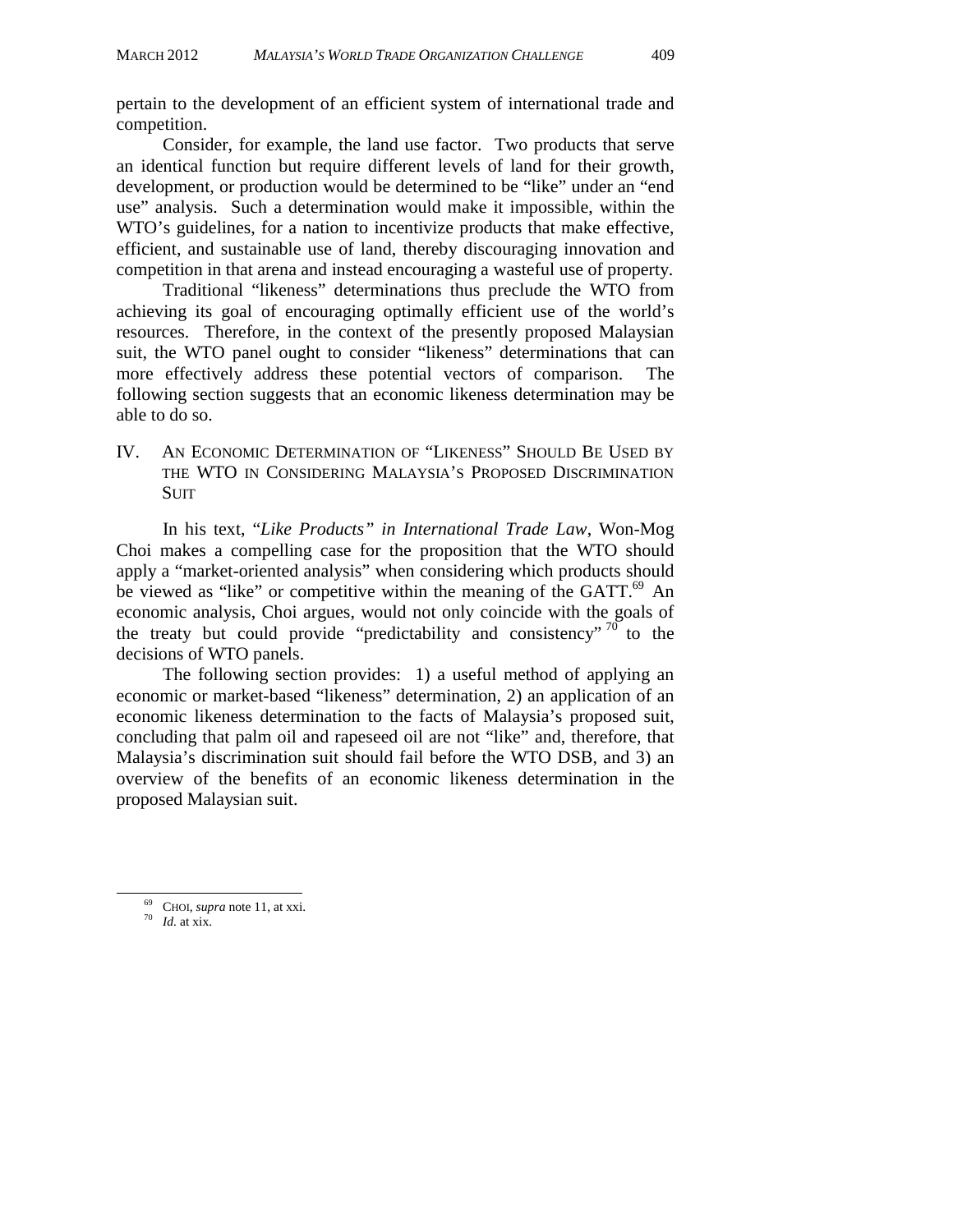*A. A Useful Means of Employing an "Economic Likeness" Test Is to Calculate a Cross-Price Elasticity of Demand Between the Products in Question* 

To some extent, the WTO panels have followed Choi's recommendations for a more economically and market-focused "likeness" analysis.<sup>71</sup> Recent panel decisions have included certain economic analyses in their decision-making.72 For example, in *Japanese Alcoholic Beverages,* the panel noted:

[T]he decisive criterion in order to determine whether two products are directly competitive or substitutable is whether they have common end-uses, inter alia, as shown by elasticity or substitution . . . . The panel noted that the extent to which two products are competitive in economics is measured by the responsiveness of the demand for one product to the change in the demand for the other product . . . . Ideally, one would like to see the test for the relationship between the price of one product and the demand for another, all things being equal.<sup>73</sup>

The type of competition analysis provided by the *Japanese Alcoholic Beverages* panel is known as a "cross-price elasticity of demand analysis."<sup>74</sup> Similarly, in *Korea Alcoholic Beverages,* the panel relied "heavily upon the merit of [a] Dodwell Study" that was "a cross-price elasticity of demand analysis" similar to the one used in *Japanese Alcoholic Beverages*. 75

 The cross-price elasticity of demand between two goods is the level to which the demand for one product will increase due to the increased price of another product.<sup>76</sup> "Cross-price elasticity is [expressed mathematically by the following equation]:

$$
\hat{\epsilon}Q_iP_j = \frac{(\Delta Q_i/Q_i) \times 100\%}{(\Delta P_j/P_j) \times 100\%77}
$$

where  $P_i$  denotes the initial price of good *j* and  $Q_i$  denotes the initial quantity of good *i* demanded."78 The result can be either positive or negative. If  $\epsilon Q_iP_i$  is positive, as a general matter, it indicates that "a higher price for good

<sup>&</sup>lt;sup>71</sup> *Id.* at 22.<br>
<sup>72</sup> *Id.*<br>
<sup>73</sup> Japan Wine, *supra* note 58.<br>
<sup>74</sup> CHOI, *supra* note 11, at 12.<br>
<sup>75</sup> *Id.* at 26.<br>
<sup>75</sup> DAVID BESANKO, RONALD BRAEUTIGAM & MICHAEL J. GIBBS, MICROECONOMICS 52 (2010).<br>
<sup>77</sup> WILLIAM BO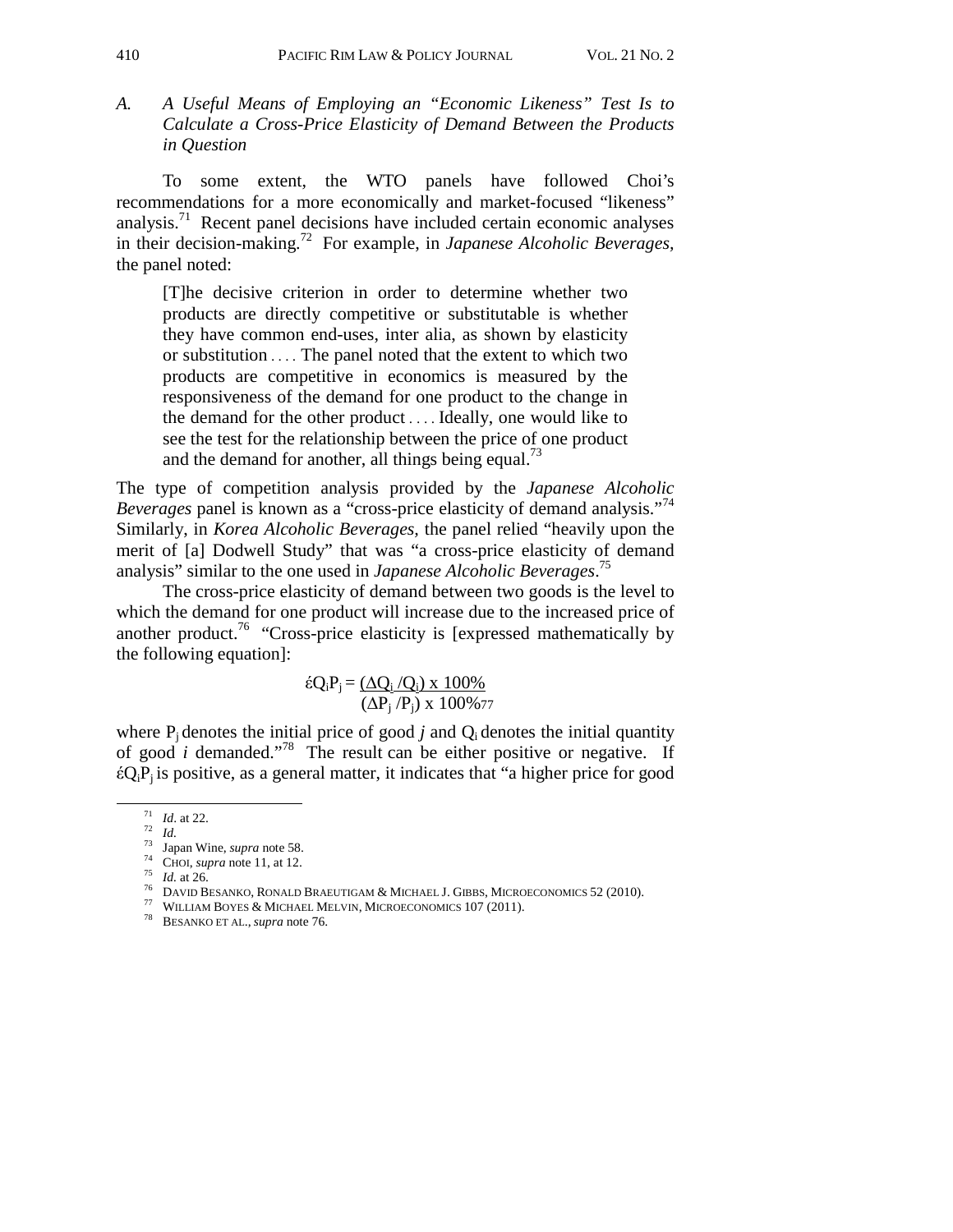*j* increases the quantity of good *i* demanded [and, therefore,] goods *i* and *j* are demand substitutes."<sup>79</sup> If  $\epsilon Q_iP_i$  is negative then, as a general matter, "a higher price for good *j* decreases the quantity of good *i* demanded [and, therefore,] goods  $\tilde{i}$  and  $\tilde{j}$  are demand supplements."<sup>80</sup> A positive result, then, would indicate that the two products are competitive with one another and are "like" as far as the market is concerned, while a negative result would indicate just the opposite—"unlike" or non-competitive products.

 The WTO has not, however, accepted that a positive ratio alone is sufficient evidence to indicate that two products are "like" or competitive. The panel in *Chilean Alcoholic Beverages,* for example, found "a cross-price elasticity of demand for *pisco* with respect to whisky ... to be  $0.26.^{81}$  Such a ratio, they explained, was:

a "low" level of elasticity [but] not necessarily fatal to a claim of direct competitiveness or substitutability, although a high coefficient of cross-price elasticity would be important evidence to demonstrate that products are directly competitive provided that the quality of the statistical analysis is high. $82$ 

Thus, while *Chilean Alcoholic Beverages* does seem to stand for the proposition that a 0.26 demand elasticity is too low, it does not provide an indication of what is "high enough" to indicate "likeness" or substitutability within the meaning of the GATT.<sup>83</sup>

Two WTO Panel decisions, however, do offer some guidance as to what level of elasticity would be high enough. The first is *Japanese Alcoholic Beverages*. 84 The panel in *Japanese Alcoholic Beverages* indicated that "between 4 and 10[%] of consumers would switch from *shōchū* to whisky or vice versa respectively if one was not available any more." <sup>85</sup> It went on to note that "a 10[%] switch is a significant substitution."<sup>86</sup> Thus, an upper bound of at least a 10% switching rate has<br>
<sup>79</sup> Id.<br>
<sup>80</sup> Id.<br>
<sup>81</sup> CHOI, *supra* note 11, at 28.<br>
<sup>81</sup> CHOI, *supra* note 11, at 28.<br>
<sup>82</sup> Panel Report, *Chile – Taxes on Alcoholic Beve* 

as modified by Appellate Body Report WT/DS87/AB/R, WT/DS110/AB/R, DSR 2000:I, 303 [hereinafter Chilean Alcoholic Beverages]. 83 *Id.* 84 It is relevant to note that in *Japanese Alcoholic Beverages*, the panel did not, strictly speaking,

engage in the above described cross-price elasticity of demand analysis. Instead, it relied on a market research study, which asked consumers whether they would purchase whiskey if *shōchū* were no longer available to them. This type of analysis is referred to as a "non availability analysis" and has been criticized by some as unlikely to occur in the real market and tending to exaggerate the switching rate. Japan Wine, *supra* note 58. 85 *Id.* <sup>86</sup>*Id*.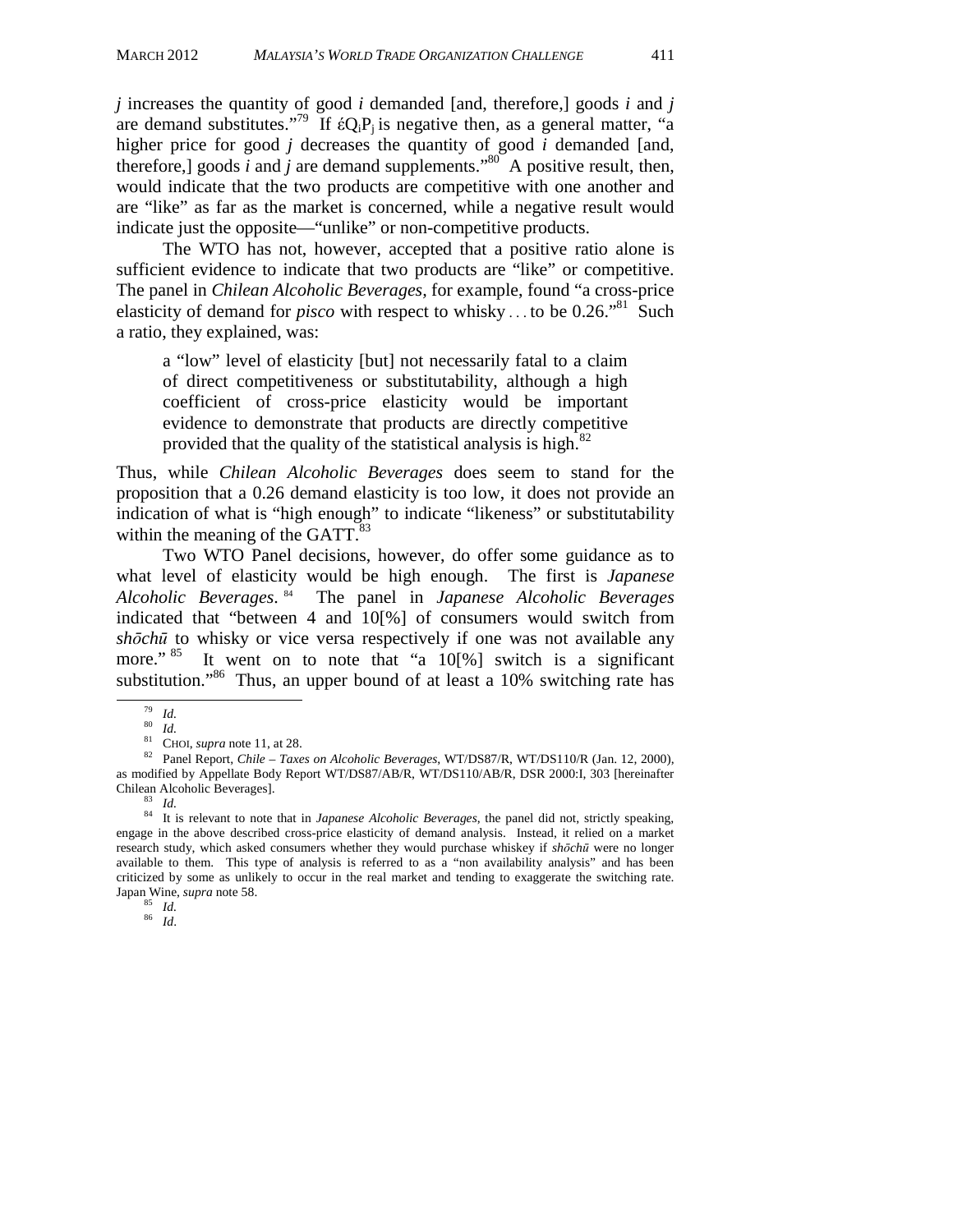been found by one WTO panel to be meaningful in a "likeness" or "substitutability" analysis. $87$  Similarly, although perhaps less helpfully, the panel in *Canada Periodical* explained that "perfect substitutability [a ratio of 1.00] is not necessary" for a determination of "competition" or "likeness" between two products.<sup>88</sup>

 Based on this precedent, the WTO should adopt a cross-price elasticity of demand analysis as a means of determining whether two products should be considered "like." The analyses should consider positive ratios lower than 0.26 to be inconsequential and those greater than 1.00 to be meaningful to an assessment of "likeness." Such a method ensures that the WTO addresses discrimination between products that compete as a matter of empirical and economic reality, as opposed to those products that only appear to compete in the mind of a consumer or WTO panelist. The following section conducts such an analysis in the context of Malaysia's proposed suit.

## *B. A Cross-Price Elasticity of Demand Analysis of Malaysian Palm Seed Oil and European Rapeseed Oil Indicates a Negative Demand Ratio*

The following cross-price elasticity of demand analysis concerning Malaysian palm oil and European rapeseed oil only considers data from 2008 and 2009. Prior to these years, both the rapeseed and palm oil energy markets were still vastly out-competed by oil and natural gas and were in fledgling stages of development, making data from these years less predictive of future events in this market.<sup>89</sup> After December 2009, however, the RED had been adopted and was already in force.<sup>90</sup> Thus, including the 2010 data would fail to achieve the goal of considering the competitive relationship of the products outside the influence of the challenged policy  $(EU RED).<sup>91</sup>$ 

<sup>&</sup>lt;sup>87</sup> Id.<br><sup>88</sup> Panel Report, *Canada – Certain Measures Concerning Periodicals*, WT/DS31/R and Corr.1<br>(July 30, 1997), as modified by Appellate Body Report WT/DS31/AB/R, DSR 1997:I, 481.

 $^{89}$  Jose Goldemberg & Oswaldo Lucon, ENERGY, ENVIRONMENT AND DEVELOPMENT 170 (2010).<br><sup>90</sup> CINNAMON PIÑON CARLARNE, CLIMATE CHANGE LAW AND POLICY: EU AND US APPROACHES 299 (2010).

 $^{91}$  Japan Wine, *supra* note 58.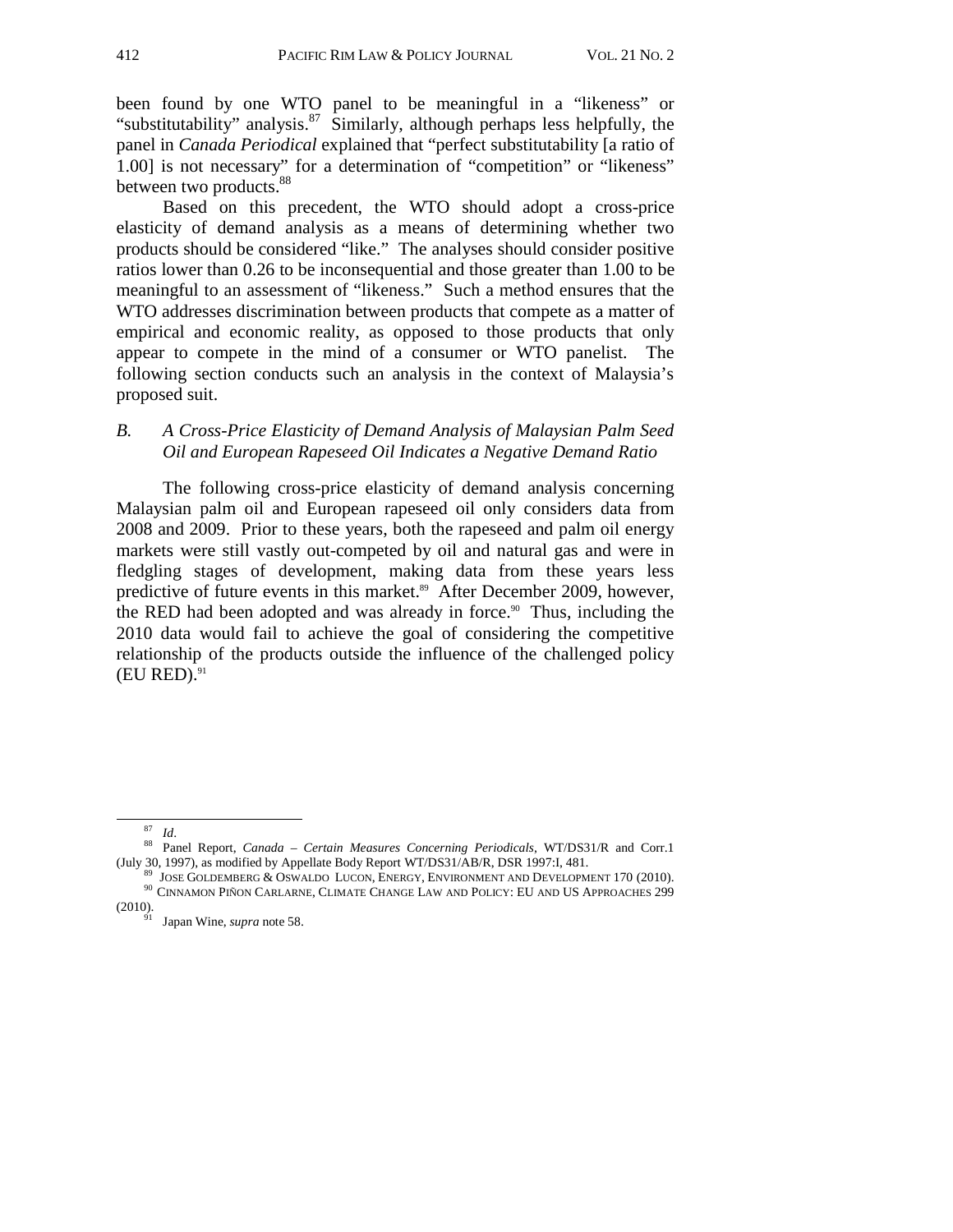In 2008, the EU imported the following levels of palm oil from Malaysia:

|  | 2008 EU IMPORTS OF MALAYSIAN PALM OIL (MILLION TONNES) <sup>92</sup> |  |  |
|--|----------------------------------------------------------------------|--|--|
|  |                                                                      |  |  |

| June 2008        | 156,080 |
|------------------|---------|
| <b>July 2008</b> | 171,018 |
| August 2008      | 197,181 |
| September 2008   | 163,489 |
| October 2008     | 232,106 |
| November 2008    | 177,999 |
| December 2008    | 244,189 |

During the same months, the following crude rapeseed oil prices were reported in U.S. dollars per metric ton:<sup>93</sup>

#### 2008 CRUDE RAPESEED OIL (U.S.D./TON) 94

| June 2008        | 1,639.55 |
|------------------|----------|
| <b>July 2008</b> | 1,736.46 |
| August 2008      | 1,467.67 |
| September 2008   | 1,352.99 |

<sup>&</sup>lt;sup>92</sup> Monthly Palm Oil Trade Statistics, MALAYSIAN PALM OIL COUNCIL, http://www.mpoc.org.my/Monthly\_Palm\_Oil\_Trade\_Statistics.aspx (last visited Feb. 10, 2012).<br><sup>93</sup> It is perhaps relevant to note here that EU imports are reported in metric tons or 'tonnes' (a unit of

mass equal to 2,205 lbs), a slightly different measurement than the U.S. price, which is reported in 'tons' (a unit of mass equal to 2,000 lbs). However, this is irrelevant to a cross-price elasticity demand analysis which does not compare price and demand in absolute terms.

<sup>94</sup> *Rapeseed Oil Monthly Price*, INDEX MUNDI, http://www.indexmundi.com/commodities/?commodity=rapeseedoil&months=60 (last visited Feb. 10, 2012).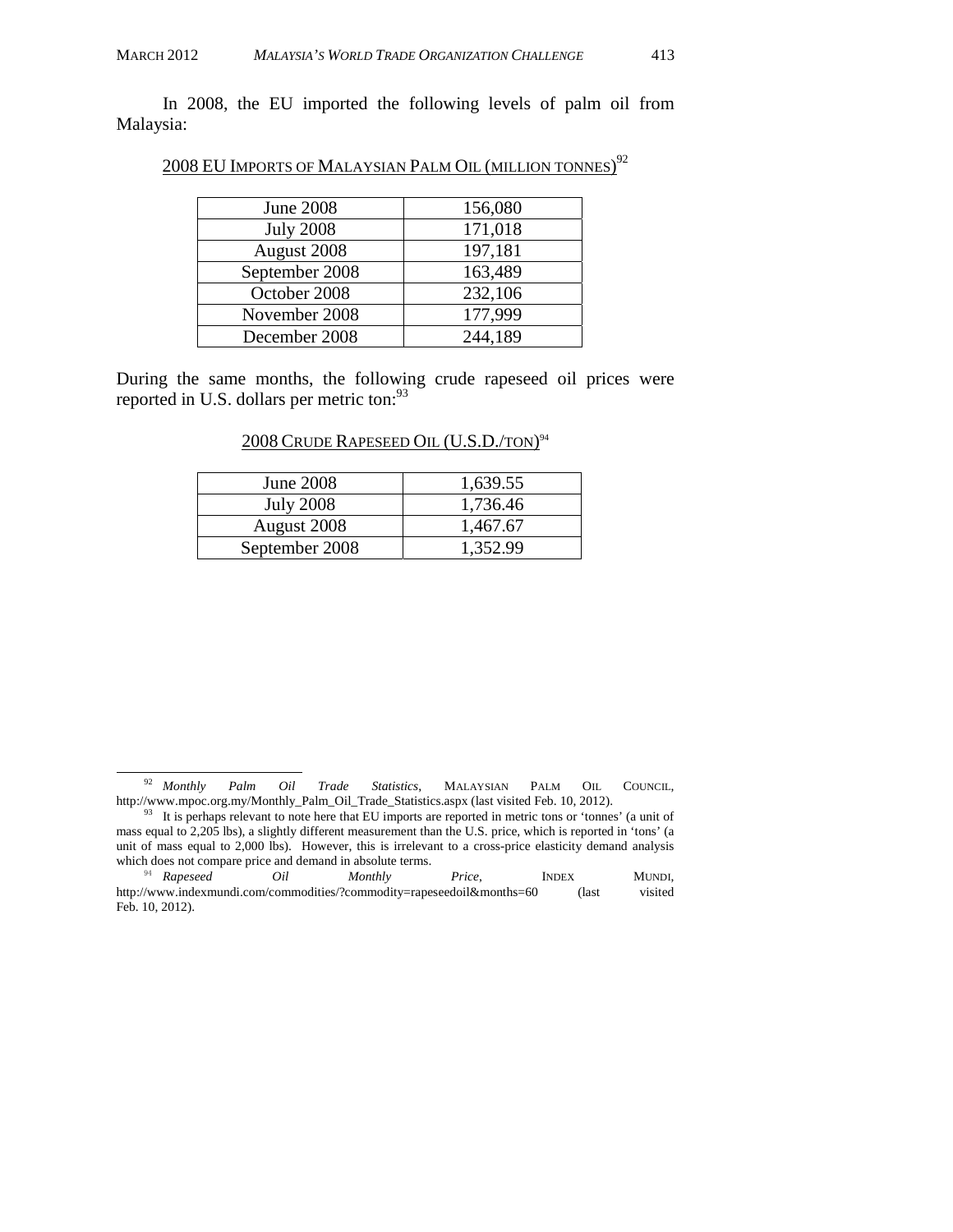| <b>DATES</b>     | <b>ELASTICITY</b>          | <b>RESULT</b>                   |  |  |  |
|------------------|----------------------------|---------------------------------|--|--|--|
| June-July        | 1.1619202892 <sup>95</sup> | Demand Substitute <sup>96</sup> |  |  |  |
| July-August      | $-0.988319566$             | Demand Supplement <sup>97</sup> |  |  |  |
| August-September | 2.186766741                | <b>Demand Substitute</b>        |  |  |  |
| September-       | -2.796077705               | <b>Demand Supplement</b>        |  |  |  |
| October          |                            |                                 |  |  |  |
| October-November | 3.5405759488               | <b>Demand Substitute</b>        |  |  |  |

Thus, 2008 provides the following cross-price elasticity of demand ratios for palm oil and rapeseed oil:

Because the elasticity of demand between palm oil demand and rapeseed price in 2008 vacillated so drastically month-to-month, these results are not terribly instructive. However, taken as a whole, the 2008 data points indicate a weak demand substitute of +0.140569088.

 In 2009, the EU imported the following levels of palm oil from Malaysia:<sup>98</sup>

2009 EU Imports of Malaysian Palm Oil (million tonnes)<sup>99</sup>

| January 2009     | 142,246 |
|------------------|---------|
| February 2009    | 114,973 |
| March 2009       | 152,589 |
| April 2009       | 177,412 |
| May 2009         | 140,226 |
| June 2009        | 148,183 |
| <b>July 2009</b> | 161,066 |

For full cross-price elasticity calculations, *see infra* Appendix A.

<sup>99</sup> *Id.*

<sup>&</sup>lt;sup>95</sup> Given by:

 $\&eQ_iP_j = (\Delta Q_i/Q_i) \times 100\% \rightarrow (171018-156080/156080_i) \times 100\% \rightarrow 14938/15608 \rightarrow 0.0957073296$  $\overline{(\Delta P_j/P_j)}$  x 100%  $\overline{(1736.46-1639.55_j/1639.55)}$  x 100%  $\overline{96.91/1639.55}$  0.059107682

<sup>96</sup> Because the result is positive, it indicates a "demand substitute" relationship. *See* BESANKO ET AL., *supra* note 76.

<sup>97</sup> Because the result is negative, it indicates a "demand supplement" relationship. *See id.* 98 *Monthly Palm Oil Trade Statistics, supra* note 92.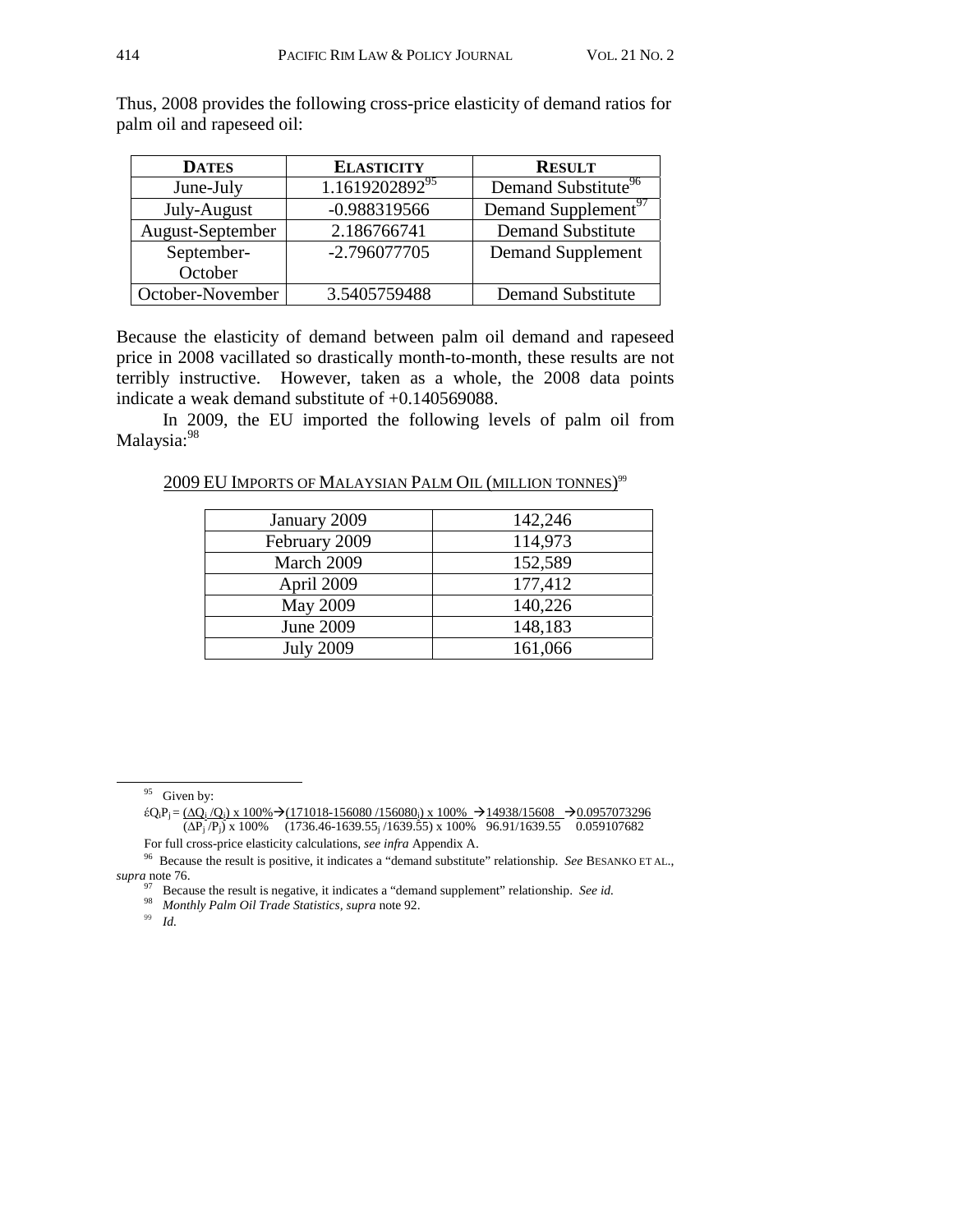During the same months, the following crude rapeseed oil prices were reported in U.S. Dollars per metric ton:

| January 2009     | 840.72 |
|------------------|--------|
| February 2009    | 767.78 |
| March 2009       | 731.63 |
| April 2009       | 802.12 |
| May 2009         | 901.37 |
| June 2009        | 910.48 |
| <b>July 2009</b> | 857.40 |
| August 2009      | 875.75 |
| September 2009   | 856.85 |
| October 2009     | 885.83 |
| November 2009    | 923.98 |

## 2009 Crude Rapeseed Oil (U.S.D./ton)<sup>100</sup>

Using the above-discussed formula, this information provides the following cross-price elasticity of demand ratios for palm oil and rapeseed oil in 2009:

| <b>DATE</b>       | <b>ELASTICITY OF</b> | <b>RESULT</b>            |  |  |
|-------------------|----------------------|--------------------------|--|--|
|                   | <b>DEMAND</b>        |                          |  |  |
| January-February  | $2.20993^{101}$      | <b>Demand Substitute</b> |  |  |
| February-March    | $-6.94865777$        | <b>Demand Supplement</b> |  |  |
| March-April       | 16.8515229519        | <b>Demand Substitute</b> |  |  |
| April-May         | $-1.69396$           | <b>Demand Supplement</b> |  |  |
| May-June          | 5.6144135            | <b>Demand Substitute</b> |  |  |
| June-July         | $-1.491277723$       | <b>Demand Supplement</b> |  |  |
| July-August       | -18.351817429        | <b>Demand Supplement</b> |  |  |
| August-September  | -22.62098045         | <b>Demand Supplement</b> |  |  |
| September-October | 7.064577396          | <b>Demand Substitute</b> |  |  |
| October-November  | 2.704367613          | <b>Demand Substitute</b> |  |  |

<sup>&</sup>lt;sup>100</sup> Rapeseed Oil Monthly Price, *supra* note 94.<br><sup>101</sup> Given by:

 $\&eQ_iP_j = \frac{(\Delta Q_i / Q_i)}{(\Delta P_j / P_i)} \times 100\%$  → (114973-142246/142246) x 100% → 27273/142246 → 0.19173123<br>
For full cross-price elasticity calculations, *see infra* Appendix A.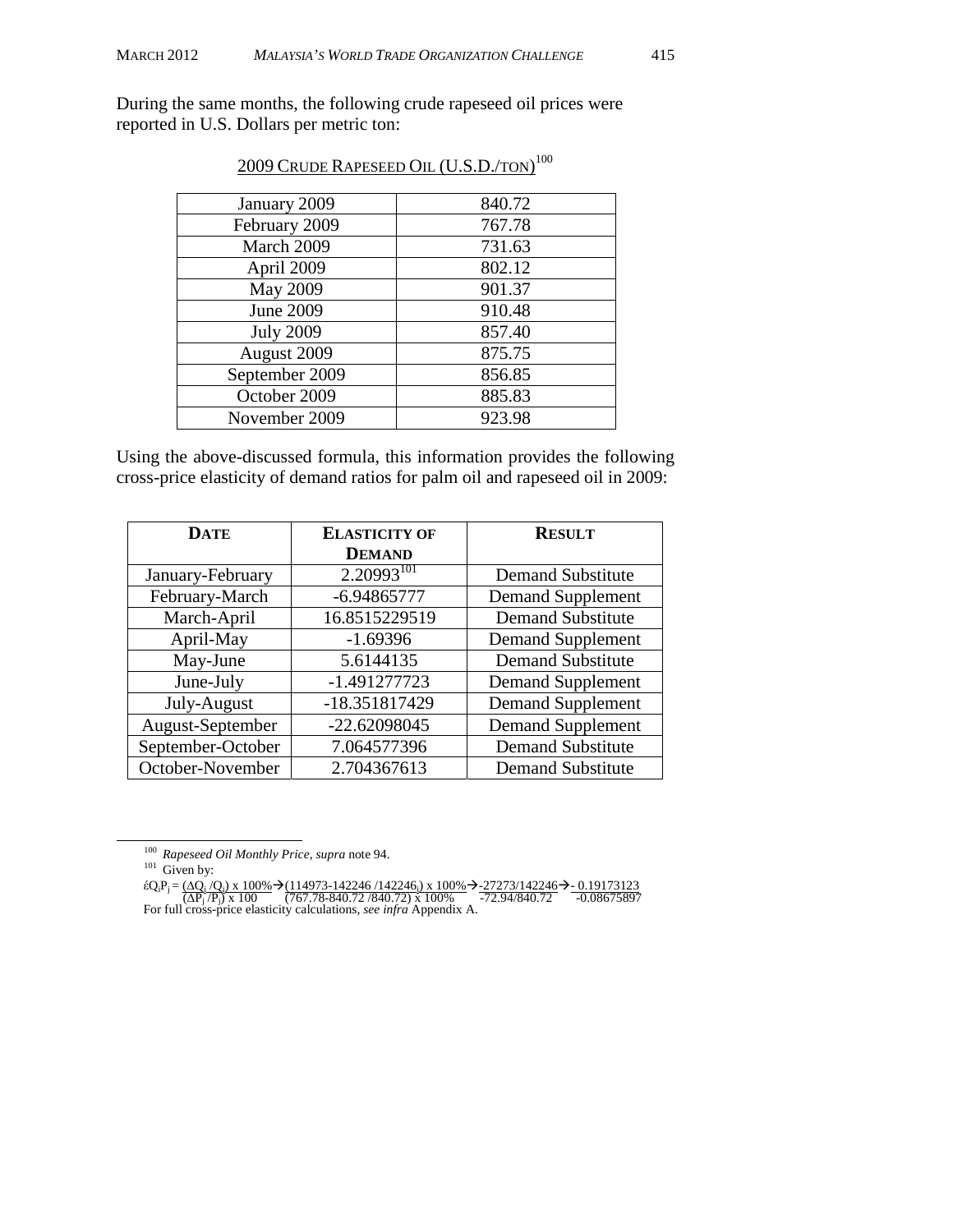As in 2008, there is a fair amount of variation from month-to-month; however, the data from 2009 provides a stronger overall trend. Taken as a whole, the 2009 data points indicate a strong demand supplement of -1.666189732543077.

 Overall, the data from June 2008 to December 2009 indicate a negative cross-price elasticity of demand ratio between palm oil and rapeseed oil. It seems, therefore, that two products that are commonly considered competitive in the European energy commodities market may actually supplement each other's demand.

 How can this seemingly paradoxical result be understood? While a number of factors influence the relationship between these two products, researchers have identified "indirect land use change" as particularly significant, and it may explain the above results.<sup>102</sup> Indirect land use change is a term used generally in the context of biofuel production and refers to "a different use [for land]—such as food or feed production—[that] took place on land used for energy crop cultivation and is thereby displaced."<sup>103</sup> Generally speaking, indirect land use change can occur because, "to the extent that demand remains for the food or feed previously produced on [the] land [in question], its production is likely to shift elsewhere."  $104$ However, according to a study conducted by E4tech,<sup>105</sup> because historic data indicate that the demand for food crops in the EU will remain relatively stable, it is a fair assumption that demand for biodiesel in Europe will result in more rapeseed production and planting, but that the traditional displacement of food cropland for energy production is not likely to occur.

 The reason stems from the fact that "oilseed rape achieves low gross margins relative to cereal [or food] crops"  $106$  as demonstrated in the following chart:

| <b>CROP</b> | <b>GROSS MARGIN (£/HA)</b> <sup>107</sup> |
|-------------|-------------------------------------------|
| Feed Wheat  | 405                                       |
| Feed Barley | 248                                       |
| Rapeseed    | 130                                       |
| Field Beans |                                           |

<sup>&</sup>lt;sup>102</sup> E4tech, Indirect Land Use Change Impacts of Oilseed Rape for Biodiesel (unpublished, 2010), *available at* http://www.ilucstudy.com/files%5CRapeseed\_AnalysisV2.pdf.

<sup>107</sup> *Id.*

<sup>&</sup>lt;sup>103</sup> RENATE SCHUBERT ET AL., FUTURE BIOENERGY AND SUSTAINABLE LAND USE 172 (2010).<br><sup>104</sup> *Id.* <sup>105</sup> E4tech is an international business consultancy focused on sustainable energy. E4tech, *supra* note 102.

<sup>&</sup>lt;sup>106</sup> *Id.* at 6.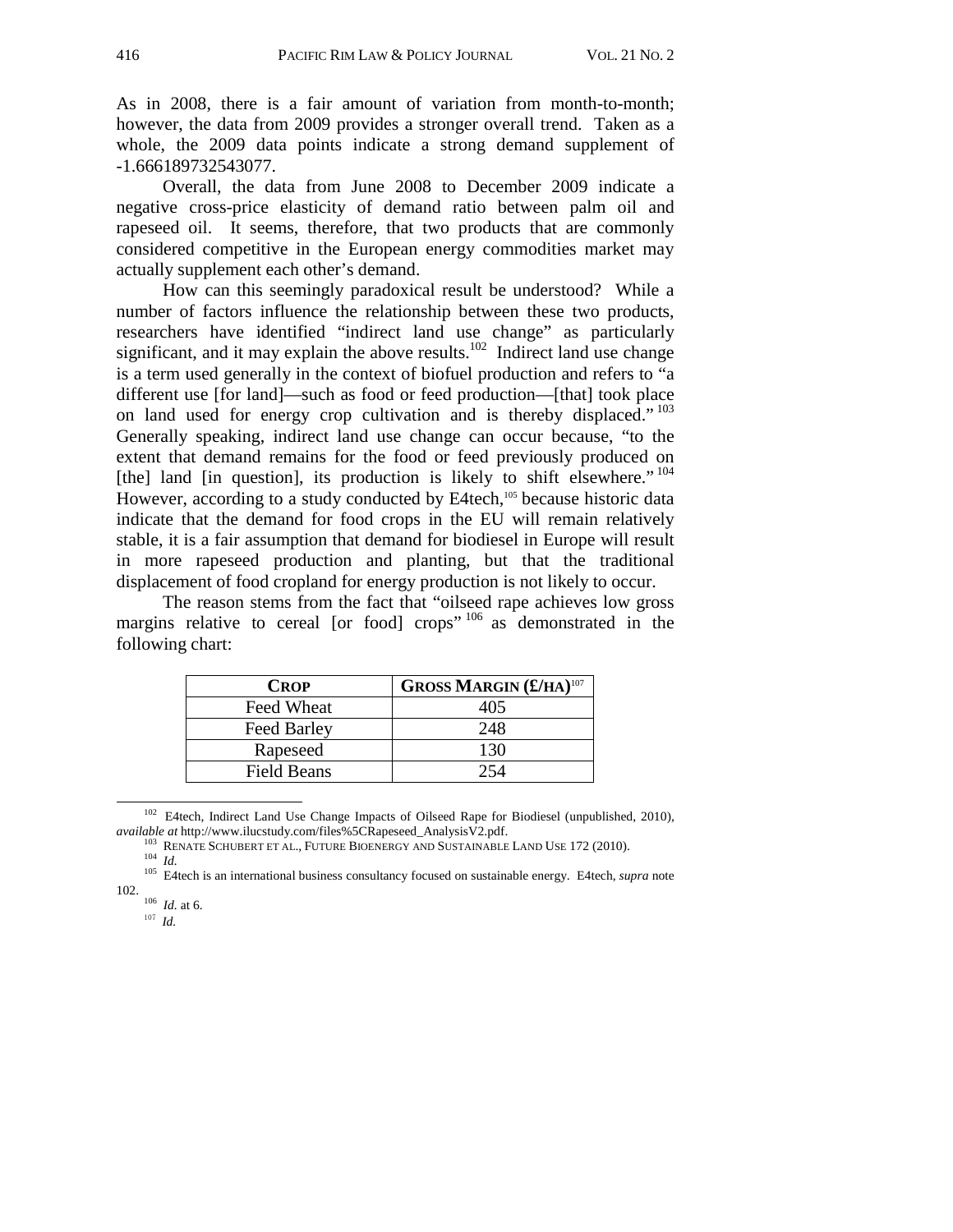Thus, from a purely economic standpoint, the likelihood of rapeseed displacing mainstream food crops is quite low. However, the E4tech study indicates that rapeseed does compete well in the area of "break crop" selection.<sup>108</sup> A "break crop" is a crop grown in between fields of cereal and food to ensure a varied planting pattern and to replenish the soil.<sup>109</sup> Because rapeseed has "relatively higher nitrogen transfer . . . and [relatively better] . . . crop cover [to] . . . protect against soil erosion," it is likely that "increasing demand for biodiesel . . . will lead to oilseed rape," outcompeting other break crops such as sunflower, potatoes, sugar beet, peas, etc. $110$ 

 The E4tech study's authors took particular note of the effect that rapeseed competition would have on domestic soy production. For example, they concluded that every ton of rapemeal produced in Europe would result in the displacement of  $0.605$  tons of soybean.<sup>111</sup> When combined with a projected increase of rapeseed production of "3.3 million hectares of additional oil-seed rape," it results in approximately "6.4 Mtonnes of [displaced domestic] soy" production.<sup>112</sup>

 After this displacing effect of increased rapeseed on soy, however, the competition to fill the European demand is not limited only to foreign soy producers. In fact, according to E4tech predictions, "palm oil [is likely to] . . . replace the displaced soy" because it is less expensive as an import than soy.<sup>113</sup> The "net result," according to the study, "is that around 1.7 Mha of additional palm production will be required due to soy being displaced [by rapeseed demand for land and] it is assumed that this production will occur in Malaysia."<sup>114</sup> It is through this indirect benefit granted to palm oil producers via soy displacement that rapeseed oil's negative elasticity of demand ratios for palm oil can be partially explained. It is also relevant to note that this effect is not unknown to palm oil producers. The Malaysian Oil Palm Board, for example, released a report predicting that "due to the competitive price of palm oil *vis-à-vis* other competing oils such as soy oil . . . [i]t is forecasted that about 10%-30% of the EU's biodiesel requirement could come from palm oil by 2010."<sup>115</sup>

<sup>&</sup>lt;sup>108</sup> *Id.* SCHUBERT ET AL., *supra* note 103, at 172.

<sup>&</sup>lt;sup>110</sup> *Id.*<br>
<sup>111</sup> E4tech, *supra* note 102.<br>
<sup>112</sup> *Id.*<br>
<sup>113</sup> *Id.*<br>
<sup>114</sup> *Id.*<br>
<sup>114</sup> *Id.*<br>
<sup>114</sup> *Id.*<br>
<sup>114</sup> *Id.*<br>
<sup>114</sup> *Id.*<br>
<sup>115</sup> Mohd Basri Wahi et al., *EU's Renewable Energy Directive: Possible Implication* Palm Oil Trade, 8(2) OIL PALM INDUSTRY ECON. J. 3 (2008).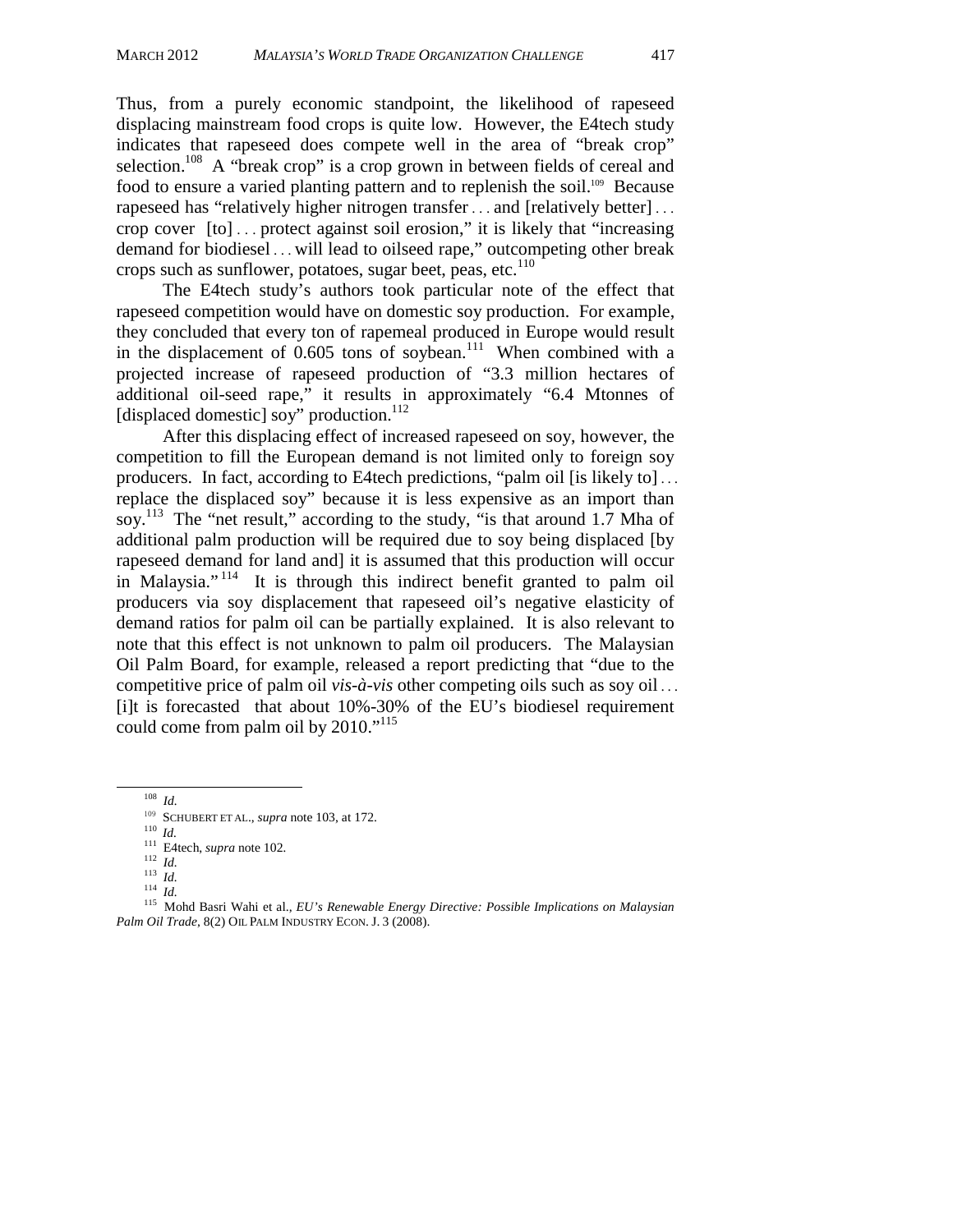Traditionally, a given product's "likeness" to or substitutability for another product depends on the total set of products that could potentially substitute for the given product or the relevant market for comparison. For example, in *Korean Alcoholic Beverages*, the panel found it difficult to establish a meaningful or realistic competitive relationship between two vodka-style drinks because it felt that the government policy in question might significantly affect the likelihood of "switching" or would "crystallize" a preference for one product or another in a given market.<sup>116</sup> Therefore, the panel suggested that an appropriate method of determining whether a product is "potential[ly] competitive or substitutab[le]" with another would be to "consider the nature of the competitive relationship in other markets . . . [or] a market that is relatively less affected by government policies."<sup>117</sup>

 In the case of palm and rapeseed oil, due to the high level of investment and political interest in both products, there are a significant number of data points available to the general public concerning the EU's imports, Malaysian exports, and the relative price of the two products in the European market both before and after the implementation of RED. Thus, there is no need to analogize the EU to a foreign market. Nevertheless, the relationship between rapeseed oil and palm oil can meaningfully show how the market, used as a comparative data point, can significantly affect the outcome of a "likeness" analysis in a WTO lawsuit.

 In analyzing Malaysia's proposed suit, if one were to limit the "relevant market" to the EU, as demanded by traditional "likeness" comparisons that focus on protecting consumer choice in a domestic market, then a WTO panel would see rapeseed oil and palm oil as direct competitors. 118 However, by expanding the relevant marketplace to the entire globe, the peculiar positive and synergistic effect that domestic EU rapeseed oil production has on imported Malaysian palm oil through Brazilian soy presents itself more clearly. In other words, a marketplaceoriented price-elasticity analysis will achieve a more nuanced and useful

<sup>116</sup> *Japan Wine*, *supra* note 58. 117 *Id.* <sup>118</sup>*Id.*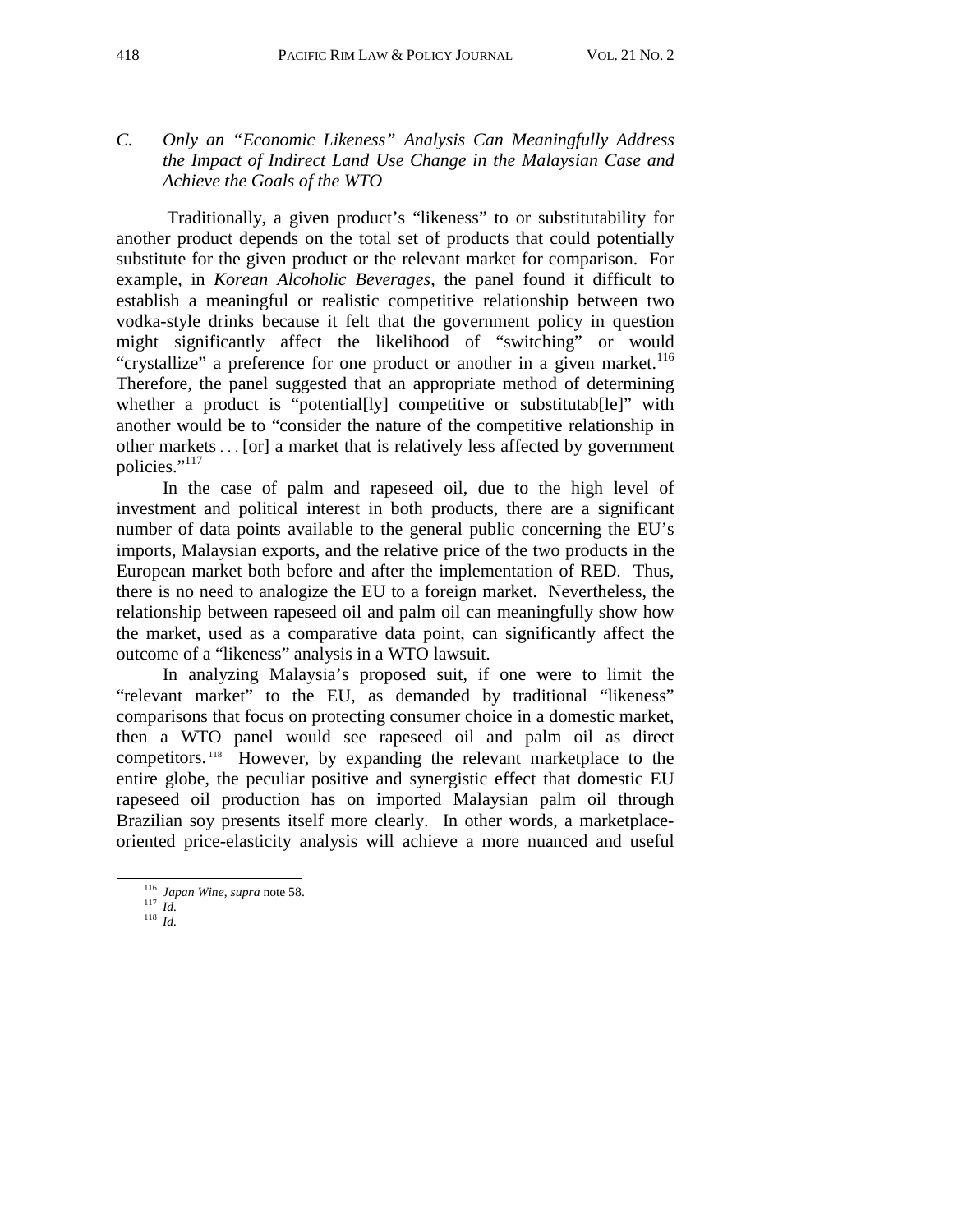understanding of the economic relationship between the two products. It is only through an economic analysis of likeness that such a "de-bordering" of the WTO "likeness" comparisons can take place because market indicators, such as demand and price fluctuations in an increasingly globalized economy, are less and less concerned (if at all) with national boundaries or the "relevant market" as bounded and constituted by the minds or common sense of the WTO panelists.

 The value of increased recognition of and reliance upon these market indicators by the WTO panelists addresses a fundamental aspiration housed in the GATT: protecting comparative advantage.<sup>119</sup> The rapeseed-soy-palm oil interaction highlighted by a cross-price elasticity of demand analysis can aid in recognizing the benefits of a market-based "likeness" determination. Using a more traditional method of determining the "likeness" of palm oil to rapeseed oil, it is almost a foregone conclusion that "likeness" would be found. However, such a conclusion would encourage a European trade policy favoring the production of domestic soy functionally subsidizing, through international trade regulations, a crop that is more expensive and less energy efficient than its competitor—palm oil.<sup>120</sup> Traditional indicators of "likeness" determinations, thus, can function against the vision of the GATT and discourage the optimal use of the world's resources.

 Defenders of traditional methods of "likeness" determinations may, however, voice a number of legitimate criticisms of a market-based determination. While a market-based approach need not necessarily displace other types of analysis, it may be useful to address some potential concerns here.

The "end use" or "consumer choice" theory, for example, showed its usefulness in the WTO's *Spanish Coffee* decision. *Spanish Coffee* concerned a 1979 Spanish decree, which established the following duties for unroasted non-decaffeinated coffee beans:<sup>121</sup>

| <b>PRODUCT DESCRIPTION</b> | <b>DUTY RATE</b> |
|----------------------------|------------------|
| Colombian Mild             | Free             |
| Other Mild                 | Free             |
| Unwashed Arabica           | 7% ad. val.      |
| Robusta                    | 7% ad. val.      |
| Other                      | 7% ad. val.      |

<sup>119</sup> *Id*. at 26. 120 ERIXON, *supra* note 25. 121 Spanish Coffee, *supra* note 64, at 2.4.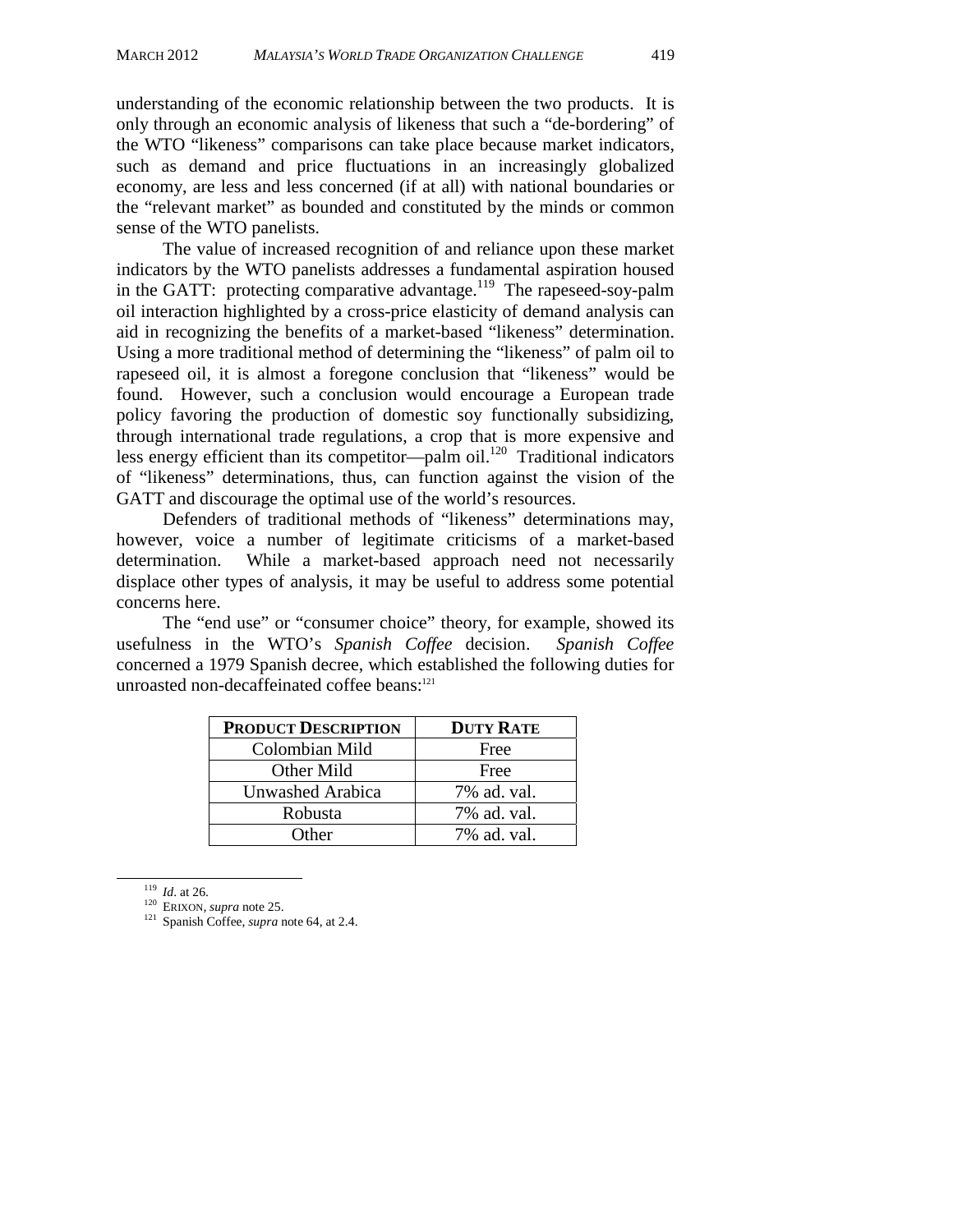Because "Spain's imports of unroasted coffee from Brazil were constituted almost entirely of unwashed Arabica," 122 the "representative of Brazil argued that [imposing] a 7[%] tariff on . . . unwashed Arabica and Robusta . . . while affording duty-free treatment to ... other groups" was a violation of the WTO's non-discrimination principles.123 The panel in *Spanish Coffee* agreed with the representative from Brazil, finding that all "unroasted, nondecaffeinated coffee beans listed in the Spanish Customs Tariffs . . . [are] 'like products.'"<sup>124</sup>

 The panel's decision hinged largely on its observation that "unroasted coffee was mainly, if not exclusively, sold in the form of blends, combining various types of coffee."<sup>125</sup> Thus, Spain's tariff distinctions meant absolutely nothing to the end-user or purchaser of the coffee.<sup>126</sup> The "end-use [of coffee is] universally regarded as a well-defined and single product," not five different products as explained by the *Spanish Coffee* decree.<sup>127</sup>

 Supporters of an "end use" or "consumer choice" theory of likeness might point to the *Spanish Coffee* decision as evidence that only through the eyes of a consumer can the true "likeness" of a product be determined. A market-based approach, in contrast, could inappropriately find competition between the unroasted beans in *Spanish Coffee* because of factors that are irrelevant to consumers in the market, such as the price of labor in the region where a particular bean is produced in or the comparative cost of crop insurance for different methods of coffee farming. While such a view is certainly not without merit, a market-based analysis would not entirely forgo consideration of consumer choice. In fact, consumer demand represents one of the major variables influencing the price of a product in a cross-price elasticity determination. However, a market-based model has the flexibility to consider not only consumer demand but also overall production costs.

While a critic might find error with a WTO panel finding that coffee beans ground and blended together are in fact not "like products" (to the consumer, it could be argued, they are literally the same product), it might still be the case that, because of the farming or production methods used to produce a particular type of product, similar financial or governmental regulations simply should not be applied across the board. In a similar vein, supporters of a "physical characteristics" method of determining "likeness" might criticize the tendency of a market-based analysis to fabricate

<sup>122</sup> *Id.* at 2.11. 123 *Id.* at 3.1. 124 *Id.* at 4.9.

<sup>125</sup> *Id.* at 4.7.

<sup>126</sup> *Id.* at 3.8.<br><sup>127</sup> *Id.* at 2.4.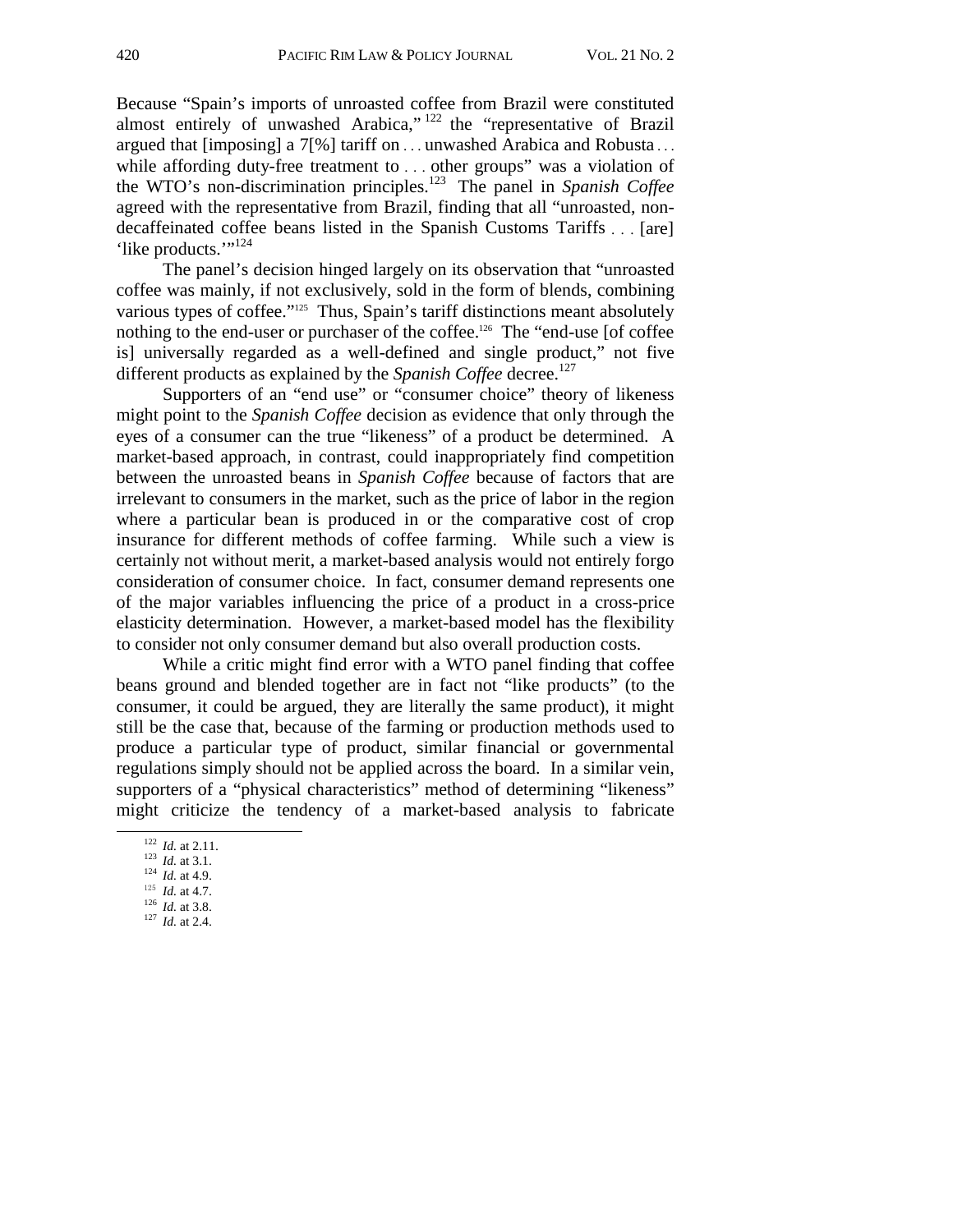competition by pointing to the simple fact that "virtually all products have at least a minimum cross-price elasticity with one another." $128$  For example, it has been well established that "the demand of sugar will be increased as a result of the rising price of tea . . . . Indeed, sugar is related to tea indirectly through coffee." $129'$  An advocate of the physical characteristics method might argue that an economic likeness theorist would extrapolate from that interconnectedness to consider sugar and tea to be "like products." A physical characteristics analysis simply could not allow such a determination.

 Again, each of the above criticisms of a market-based approach is appropriate. However, the risk may be overstated. The WTO panelists have established a minimum level of price elasticity required for a finding of likeness. Recall, for example, the panel's decision in *Chilean Alcoholic Beverages,* finding that +0.26 was simply too low of a ratio to indicate likeness.<sup>130</sup>

Standards, such as the one hinted at in *Chilean Alcoholic Beverages*, would likely address the concern that a market-based analysis would be too likely to find economic connections between products that have no meaningful interaction. 131 Should this eventuality result, however, the rewards outweigh the risk. It is a far lesser sin to take into account too much economic and market-based information when making a decision concerning international trade, with the result of finding competition and interactions that are not obvious to the average consumer, than to ignore meaningful information for the sake of a consumer's common sense consideration.

 Consider, for example, the way that a physical characteristics or consumer choice/end use trade analyst might approach the case of a challenge to differential treatment of organically-fed cruelty-free beef and traditionally-fed and raised beef products. Organically and traditionally fed ground beef have nearly imperceptible physical distinctions—certainly no more different than vodka and *shōchū*. Further, their end use is precisely the same—a protein rich food source. Thus, traditional methods of "likeness" determinations might find "likeness" between these two products despite the real differences that exist between them in calculating public health concerns, costs to the environment, land use requirements, and production costs. Each of these factors, however, significantly and meaningfully affects price and demand and, therefore, must necessarily be included in an economic marketbased analysis.

131 *Id.*

 <sup>128</sup> CHOI, *supra* note 11, at 14. 129 *Id.* at 15. 130 Chilean Alcoholic Beverages, *supra* note 82.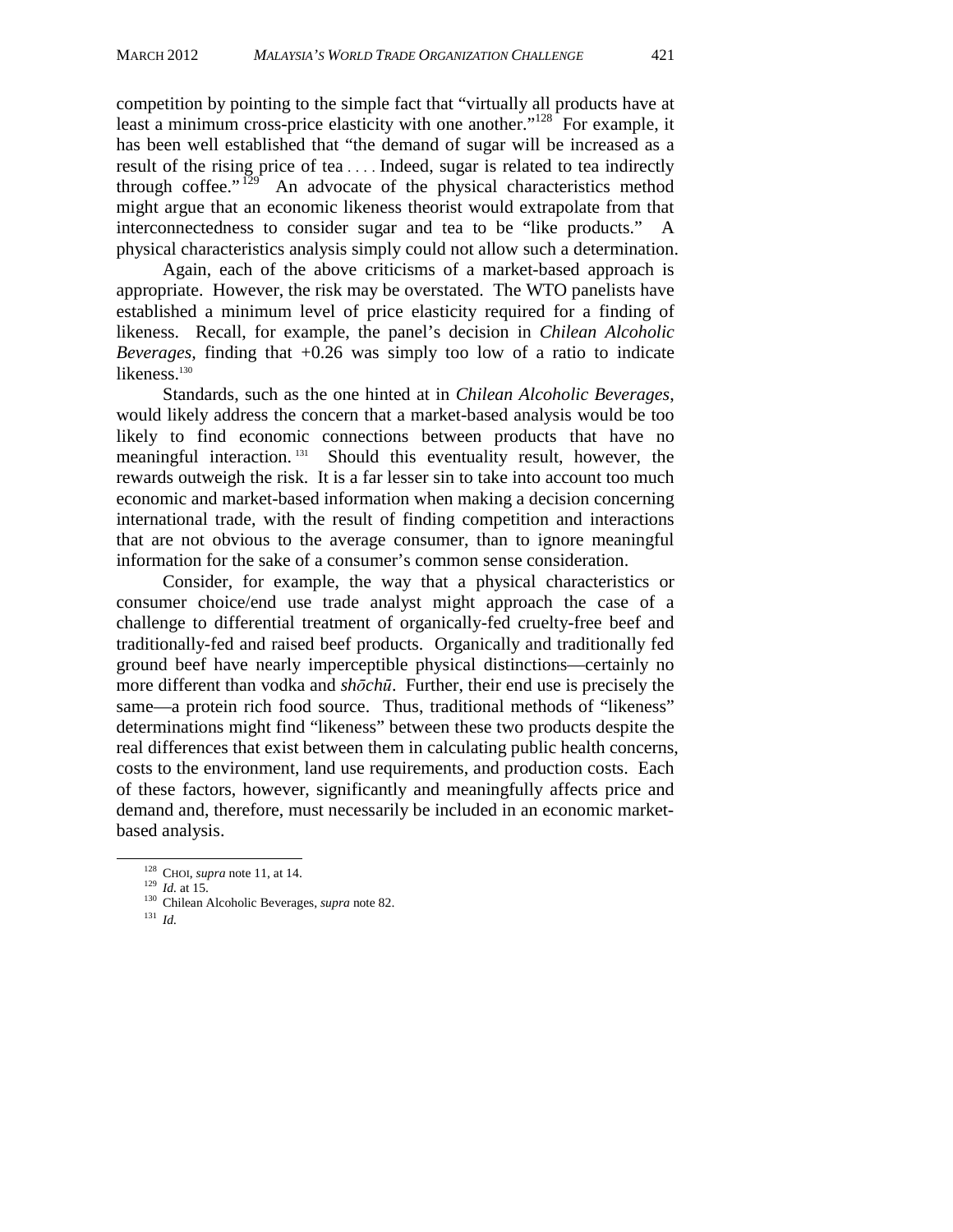## *D. The WTO Should Adopt Cross-Price Elasticity of Demand as a Means of Determining "Likeness" in Future Non-Discrimination Suits*

Although Malaysia's proposed suit specifically highlights the ways in which a cross-price elasticity of demand analysis can enhance the efficiency of the international trading system by elucidating economic interconnections that might otherwise go unnoticed, the usefulness of such an approach extends beyond this particular case and, if adopted, would provide the WTO member states with a number of institutional and economic advantages.

First, it establishes a level of predictability in WTO rulings and the environment in which global trade occurs. Instead of simply deferring to the judgment of a hypothetical consumer concocted in the mind of a WTO panelist, potential trading partners and/or WTO claimants can predict, in advance, the outcome of a WTO challenge by applying a cross-price elasticity of demand formula themselves. Further, the objective cross-price elasticity of demand analysis allows domestic policymakers to craft legislation that meets their needs without fear of running afoul of the often unpredictable WTO jurisprudence concerning non-discrimination.

Second, this approach encourages faith in the institution of the WTO itself. Even in the international trading system, economic actors can engage in a certain amount of forum shopping concerning their preferred methods of regulation.132 If the WTO system ceases to function for more sophisticated market users, such as the EU, they may begin to seek alternative methods of engaging in and structuring international trade. The evolution of the trade partnership between Malaysia and the EU provides an example of this phenomenon. While the EU initially engaged with ASEAN as a bloc, it chose instead to form favorable trade relationships with ASEAN countries through individual FTAs after political disputes between the two organizations prevented an economically efficient partnership from forming.133 While not a perfect analog to the institution of the WTO, the EU's strategy *vis-à-vis* ASEAN countries indicates that it and other countries will find alternatives to WTO constraints if the WTO panels do not conform their decisions to the ideals and demands of the market participants, as expressed through basic market indicators such as price-demand ratios. Those users may instead avoid altogether the constraints of the WTO by negotiating their own trading rules through bilateral trade agreements. Such

 <sup>132</sup> Albert Fishlow, *Brazil: FTA or FTAA or WTO?*, *in* FREE TRADE AGREEMENTS: US STRATEGIES AND PRIORITIES 277 (Jeffrey J. Schott ed., 2004). 133 Miller, *supra* note 18.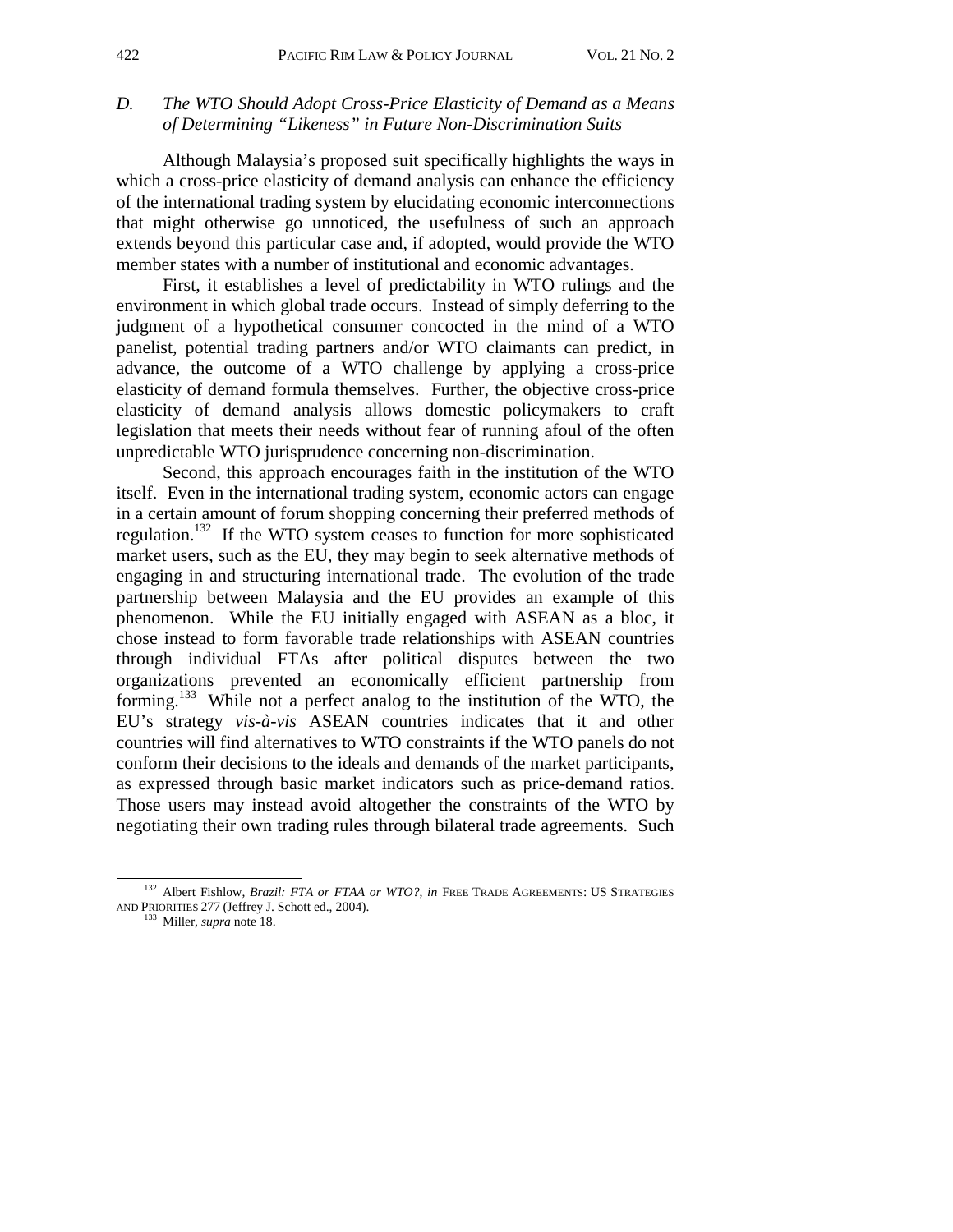a result could threaten the legitimacy of the WTO, reduce the efficiency of the global market, and decrease global productivity.

#### V. CONCLUSION

 The danger of capitalism, as articulated by some of its critics, is a tendency to "reduce all human interactions to commodity-relations of universal equivalency."<sup>134</sup> However, this unrelenting impulse to reduce all information and interactions to a market-useful value affords a marketoriented approach the ability to address effectively a host of human and economic concerns. The Malaysian case provides the WTO with a useful and appropriate opportunity to reconsider its traditional analysis concerning "likeness" and product comparison to confront more appropriately the challenges facing the international trading system.

 <sup>134</sup>Martin E. Rosenberg, *Dynamic and Thermodynamic Tropes of the Subject in Freud and in Deleuze and Guattari*, *in* 4 POSTMODERN CULTURE 1 (1993).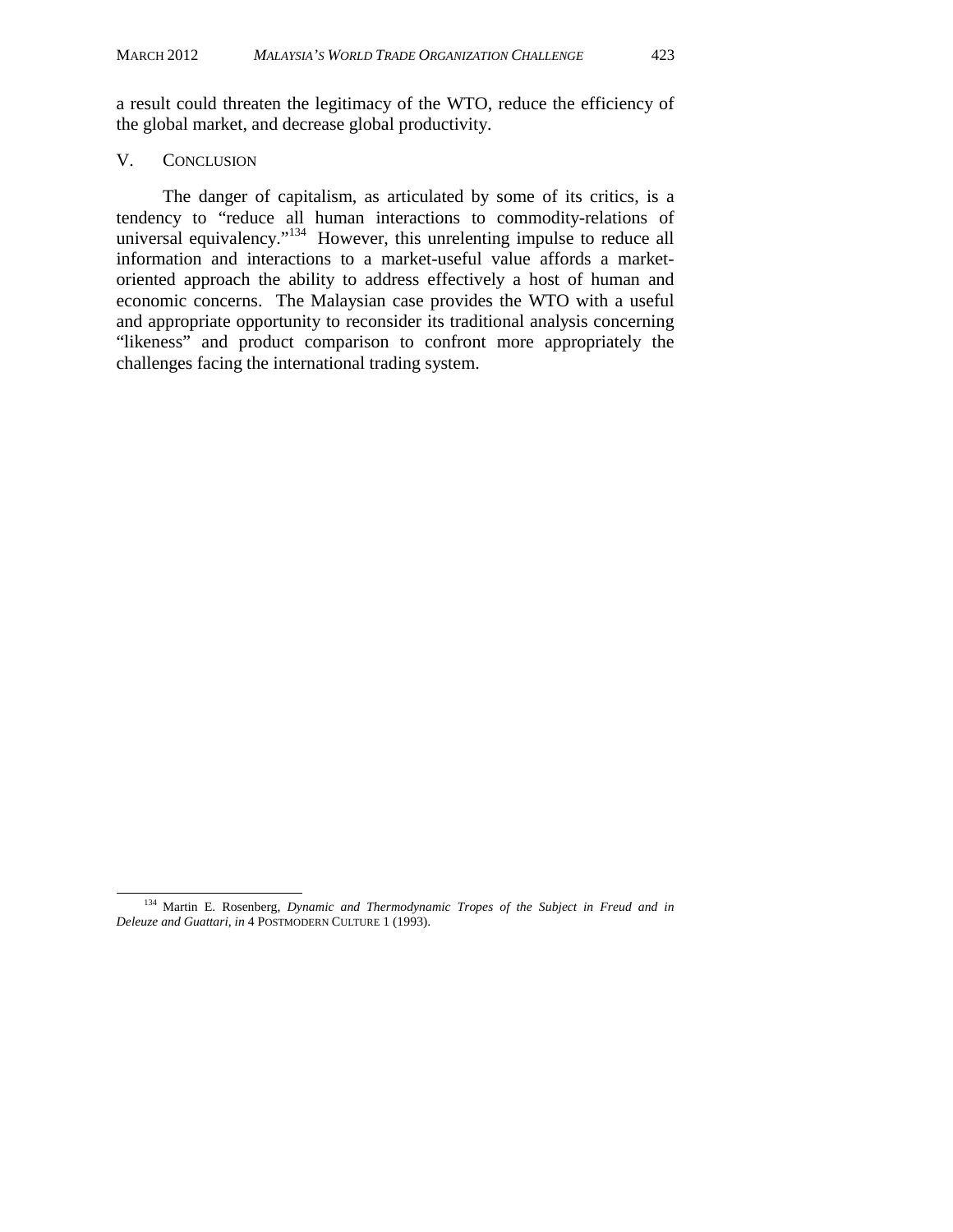## APPENDIX A

## 2008 ELASTICITY OF DEMAND CALCULATIONS

## June – July

| έQ <sub>i</sub> P <sub>i</sub> = (ΔQ <sub>i</sub> /Q <sub>i</sub> ) x 100%<br>$(\Delta P_i/P_i)$ x 100%             | $\rightarrow$ (171018-156080 / 156080) x 100%<br>$(1736.46 - 1639.55 / 1639.55)$ x 100%                                                         | $\rightarrow$ | 14938 / 15608<br>96.91 / 1639.55    |               | $\rightarrow 0.0957073296$<br>0.0591076820     |
|---------------------------------------------------------------------------------------------------------------------|-------------------------------------------------------------------------------------------------------------------------------------------------|---------------|-------------------------------------|---------------|------------------------------------------------|
| $July - August$<br>$\acute{\epsilon}Q_iP_i = (\Delta Q_i/Q_i) \times 100\%$<br>$(\Delta P_i/P_i)$ x 100%            | $\rightarrow$ (197181-171018/171018) x 100% $\rightarrow$<br>$(1467.67 - 1736.46 / 1736.46)$ x 100%                                             |               | 26163/171018<br>$-268.79/1736.46$   |               | $\rightarrow 0.15298389600$<br>$-0.1547919330$ |
| <u> August – September</u><br>$\acute{\epsilon}Q_iP_i = (\Delta Q_i/Q_i) \times 100\%$<br>$(\Delta P_i/P_i)$ x 100% | $(163489-197181/197181) \times 100\%$<br>1352.99-1467.67/1467.67) x 100%                                                                        | $\rightarrow$ | -33692/197181<br>$-114.68/1467.67$  | $\rightarrow$ | -0.1708683900<br>-0.078137456                  |
| September – October<br>$(\Delta P_i/P_i)$ x 100%                                                                    | $\&Q_iP_i = (\Delta Q_i/Q_i) \times 100\% \rightarrow (232106-163489/163489) \times 100\% \rightarrow$<br>$(1149.9 - 1352.99 / 1352.99)$ x 100% |               | 68617 / 163489<br>$-203.09/1352.99$ |               | $\rightarrow 0.419704078$<br>$-0.150104583$    |
| October – November                                                                                                  |                                                                                                                                                 |               |                                     |               |                                                |

|                                 | $\&c_1P_1 = (\Delta Q_1/Q_1) \times 100\% \rightarrow (177999-232106/232106) \times 100\% \rightarrow -54107/232106 \rightarrow -0.23311331891$ |                 |                |
|---------------------------------|-------------------------------------------------------------------------------------------------------------------------------------------------|-----------------|----------------|
| $(\Delta P_i/P_i) \times 100\%$ | $(1074.19 - 1149.9 / 1149.9)$ x 100%                                                                                                            | -75.71 / 1149.9 | -0.06584050800 |

#### 2009 ELASTICITY OF DEMAND CALCULATIONS

## January – February

|               | $(\Delta P_i/P_i)$ x 100%                                                                                                     |               | $\&Q_iP_i = (\Delta Q_i/Q_i) \times 100\% \rightarrow (114973 - 142246 / 142246) \times 100\% \rightarrow -27273 / 142246$<br>$(767.78 - 840.72 / 840.72)$ x 100% |               | $-72.94 / 840.72$                                              | $\rightarrow$ -0.19173123<br>$-0.08675897$ |
|---------------|-------------------------------------------------------------------------------------------------------------------------------|---------------|-------------------------------------------------------------------------------------------------------------------------------------------------------------------|---------------|----------------------------------------------------------------|--------------------------------------------|
|               | February – March<br>$\acute{\epsilon}Q_iP_i = (\Delta Q_i/Q_i) \times 100\%$ $\rightarrow$<br>$(\Delta P_i/P_i) \times 100\%$ |               | $(152589 - 114973 / 114973)$ x 100%<br>$(731.63 - 767.78 / 767.78)$ x 100%                                                                                        |               | $\rightarrow$ 37616/114974 $\rightarrow$<br>$-36.15/767.78$    | 0.3271692095<br>-0.0470838000              |
|               | <u> March – April</u><br>$\acute{\epsilon}Q_iP_j = (\Delta Q_i/Q_i) \times 100\%$<br>$(\Delta P_i/P_i)$ x 100%                |               | $\rightarrow$ (177412-152589 / 15289) x 100%<br>$(802.12 - 731.63 / 731.63)$ x 100%                                                                               |               | $\rightarrow$ 24823 / 15289<br>$\rightarrow$<br>70.49 / 731.63 | 1.62358558440709<br>0.09634651948307       |
|               | <u> April – May</u><br>$\acute{\epsilon}Q_iP_i = (\Delta Q_i/Q_i) \times 100\%$<br>$(\Delta P_i/P_i)$ x 100%                  | $\rightarrow$ | $(140226 - 177412 / 177412)$ x 100%<br>$(901.37 - 802.12 / 802.12)$ x 100%                                                                                        |               | $\rightarrow$ -37186 / 177412 $\rightarrow$<br>99.23 / 802.12  | -0.20960250715847<br>0.12373460330125      |
|               | $May - June$<br>$\acute{\epsilon}Q_iP_i = (\Delta Q_i/Q_i) \times 100\%$<br>$(\Delta P_i/P_i)$ x 100%                         |               | $(148183 - 140226 / 140226)$ x 100%<br>$(910.48-901.37/901.37)$ x 100%                                                                                            | $\rightarrow$ | $7957/140226 \rightarrow$<br>9.11/901.37                       | 0.056744113074608<br>0.010106837369782     |
| $June - July$ | $\acute{\epsilon}Q_iP_i = (\Delta Q_i/Q_i) \times 100\%$<br>$(\Delta P_i/P_i)$ x 100%                                         | $\rightarrow$ | $(161066 - 148183 / 148183)$ x 100%<br>$(857.40-910.48) / 910.48)$ x 100%                                                                                         |               | $\rightarrow$ 12883/148183 $\rightarrow$<br>$-53.08/910.48$    | 0.0869397974126590<br>-0.058298919251384   |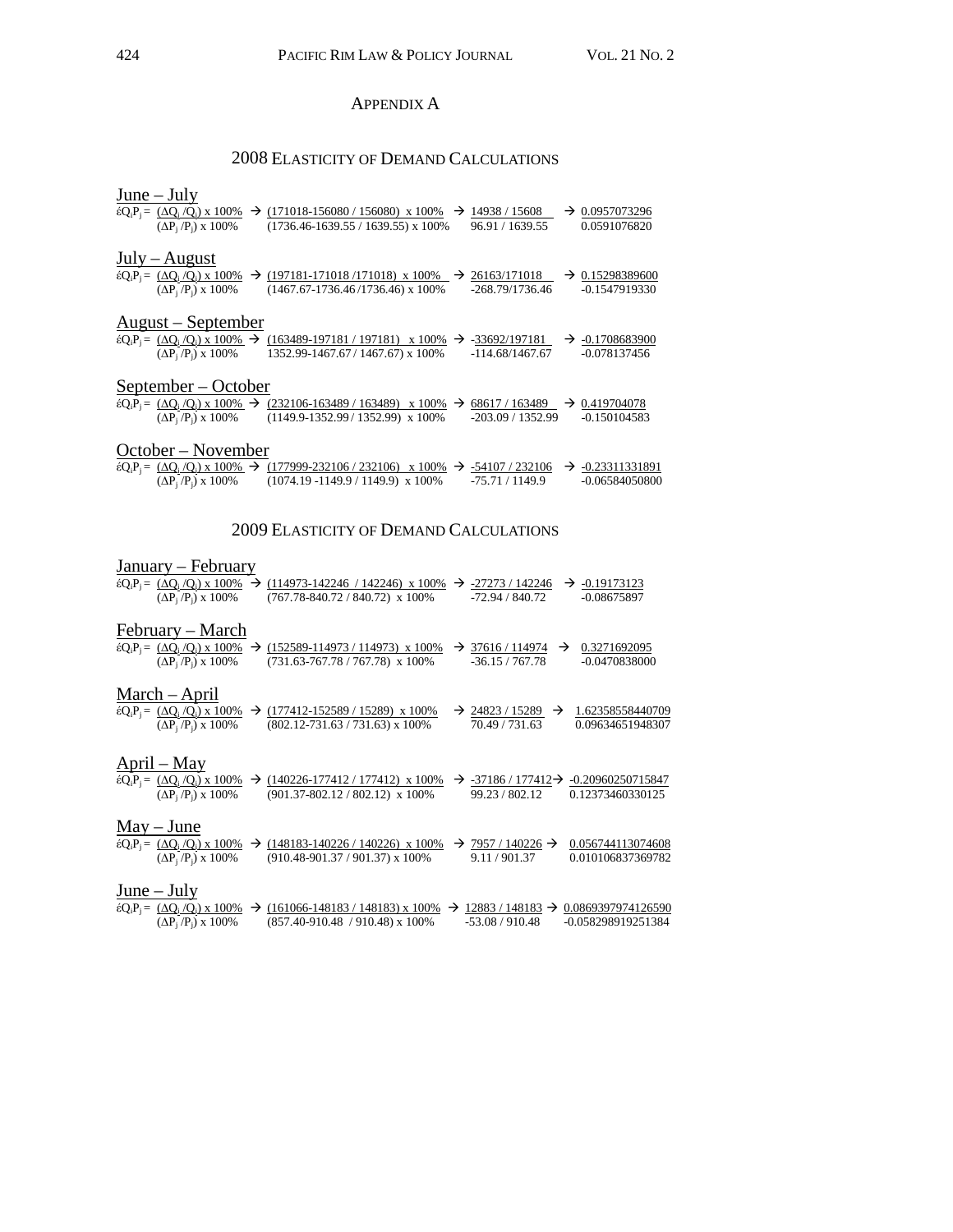| July – August                                                                                |               |                             |                                  |  |  |  |  |  |  |  |  |
|----------------------------------------------------------------------------------------------|---------------|-----------------------------|----------------------------------|--|--|--|--|--|--|--|--|
| $\&Q_iP_i = (\Delta Q_i/Q_i) \times 100\% \rightarrow (97805 - 161066/161066) \times 100\%$  | $\rightarrow$ | $-63261/161066 \rightarrow$ | -0.392764456806520               |  |  |  |  |  |  |  |  |
| $(\Delta P_i/P_i)$ x 100%<br>$(875.75 - 857.40 / 857.40)$ x 100%                             |               | 18.35/857.40                | 0.021411901983664                |  |  |  |  |  |  |  |  |
| <u> August – September</u>                                                                   |               |                             |                                  |  |  |  |  |  |  |  |  |
| $\&eQ_iP_j = (\Delta Q_i/Q_i) \times 100\%$ → (145854-97805 / 97805) x 100% →                |               | 48049 / 97805               | $\rightarrow 0.4912734522774910$ |  |  |  |  |  |  |  |  |
| $(\Delta P_i / P_i) \times 100\%$<br>$(856.85 - 875.75 / 875.75)$ x 100%                     |               | $-18.9/875.75$              | -0.021581501570083               |  |  |  |  |  |  |  |  |
| <u>September – October</u>                                                                   |               |                             |                                  |  |  |  |  |  |  |  |  |
| $\&Q_iP_i = (\Delta Q_i/Q_i) \times 100\%$ → (180332-145554 / 14554) x 100% →                |               | $34778/145554 \rightarrow$  | 0.23893537793533                 |  |  |  |  |  |  |  |  |
| $(\Delta P_i / P_i) \times 100\%$<br>$(885.83 - 856.85 / 856.85)$ x 100%                     |               | 28.98 / 856.85              | 0.033821555698197                |  |  |  |  |  |  |  |  |
| October – November                                                                           |               |                             |                                  |  |  |  |  |  |  |  |  |
| $\&eQ_1P_1 = (\Delta Q_1/Q_1) \times 100\%$ → (201335-180332/180332) x 100% → 21003/180332 → |               |                             | 0.116468513630415                |  |  |  |  |  |  |  |  |
| $(\Delta P_i/P_i)$ x 100%<br>$(923.98 - 885.83 / 885.83)$ x 100%                             |               | 38.19 / 885.83              | 0.043066954155989                |  |  |  |  |  |  |  |  |